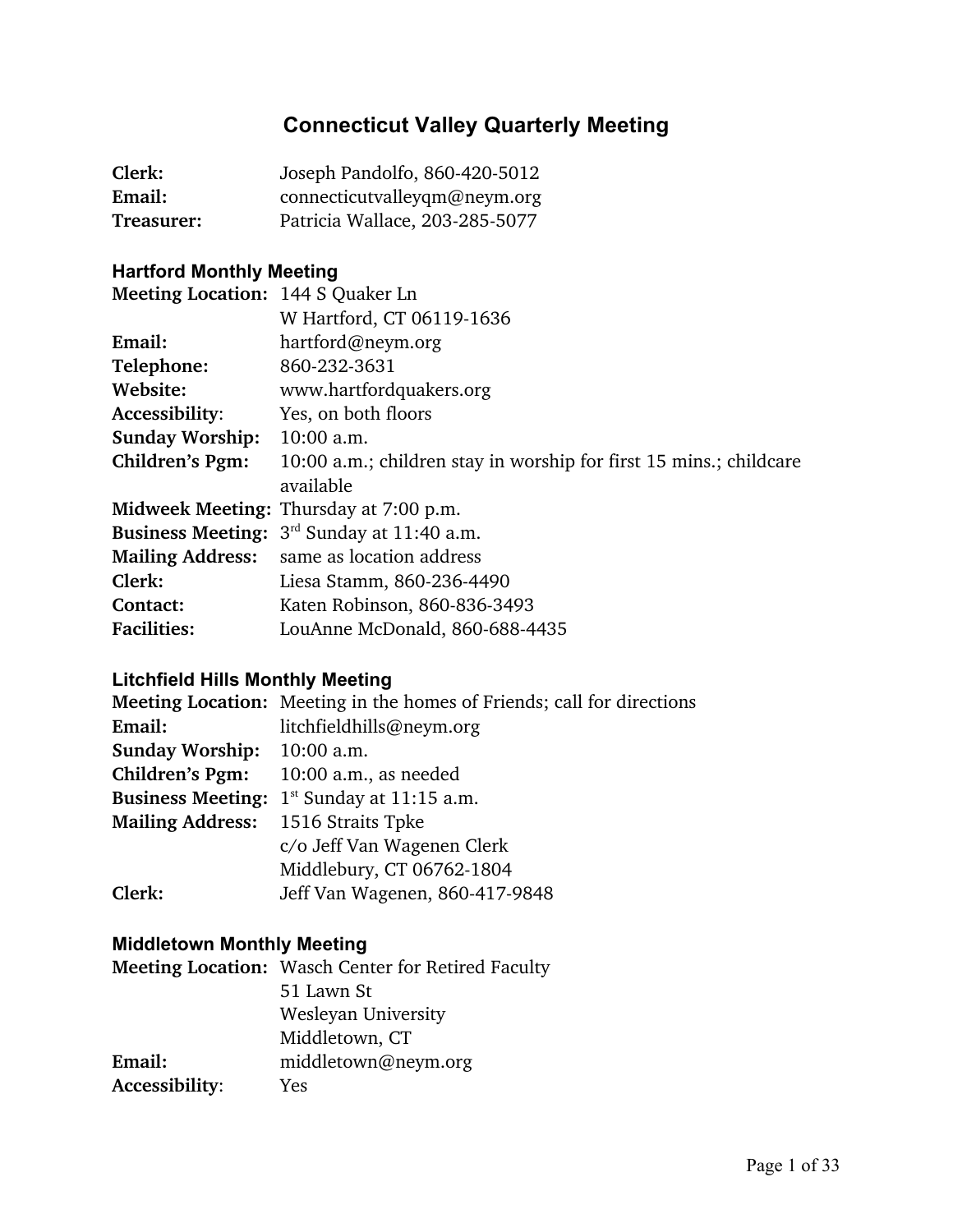| <b>Sunday Worship:</b> 10:00 a.m.  |                                                        |
|------------------------------------|--------------------------------------------------------|
|                                    | <b>Business Meeting:</b> $3^{rd}$ Sunday at 11:30 a.m. |
| Mailing Address: 9 Pheasant Run Rd |                                                        |
|                                    | c/o James Fretz                                        |
|                                    | Killingworth, CT 06419-1333                            |
| Clerk:                             | James Fretz, 860-663-3022                              |
| Contact:                           | Liz Holder, 860-347-8079                               |

## **Mount Toby Monthly Meeting**

| Meeting Location: 194 Long Plain Rd |                                 |
|-------------------------------------|---------------------------------|
|                                     | Leverett, MA 01054-9507         |
| Email:                              | clerk@mounttobyfriends.org      |
| Telephone:                          | 413-548-9188                    |
| Website:                            | www.mounttobyfriends.org        |
| Accessibility:                      | yes                             |
| <b>Sunday Worship:</b>              | $10:00$ a.m.                    |
| Children's Pgm:                     | 10:00 a.m., childcare available |
| <b>Business Meeting:</b>            | 2 <sup>nd</sup> Sunday at noon  |
| <b>Mailing Address:</b>             | same as location address        |
| Clerk:                              | Susan Conger, 413-367-9269      |
| <b>Facilities:</b>                  | Annie Walton, 413-256-4261      |
|                                     |                                 |

# **New Haven Friends Meeting**

|                          | Meeting Location: 225 East Grand Ave |
|--------------------------|--------------------------------------|
|                          | New Haven, CT 06513-4102             |
| Email:                   | nhquakers@gmail.com                  |
| Telephone:               | 203-468-7364                         |
| Website:                 | newhavenfriends.org                  |
| Accessibility:           | Yes                                  |
| <b>Sunday Worship:</b>   | 10:30 a.m.                           |
| Children's Pgm:          | 10:45 a.m.                           |
| <b>Business Meeting:</b> | $3rd$ Sunday 11:45 a.m.              |
| <b>Mailing Address:</b>  | same as location address             |
| <b>Facilities:</b>       | Belinda Allen, 203-468-2398          |

## **New London Friends Meeting**

|        | Meeting Location: 176 Oswegatchie Rd |
|--------|--------------------------------------|
|        | Waterford, CT                        |
| Email: | newlondon@neym.org                   |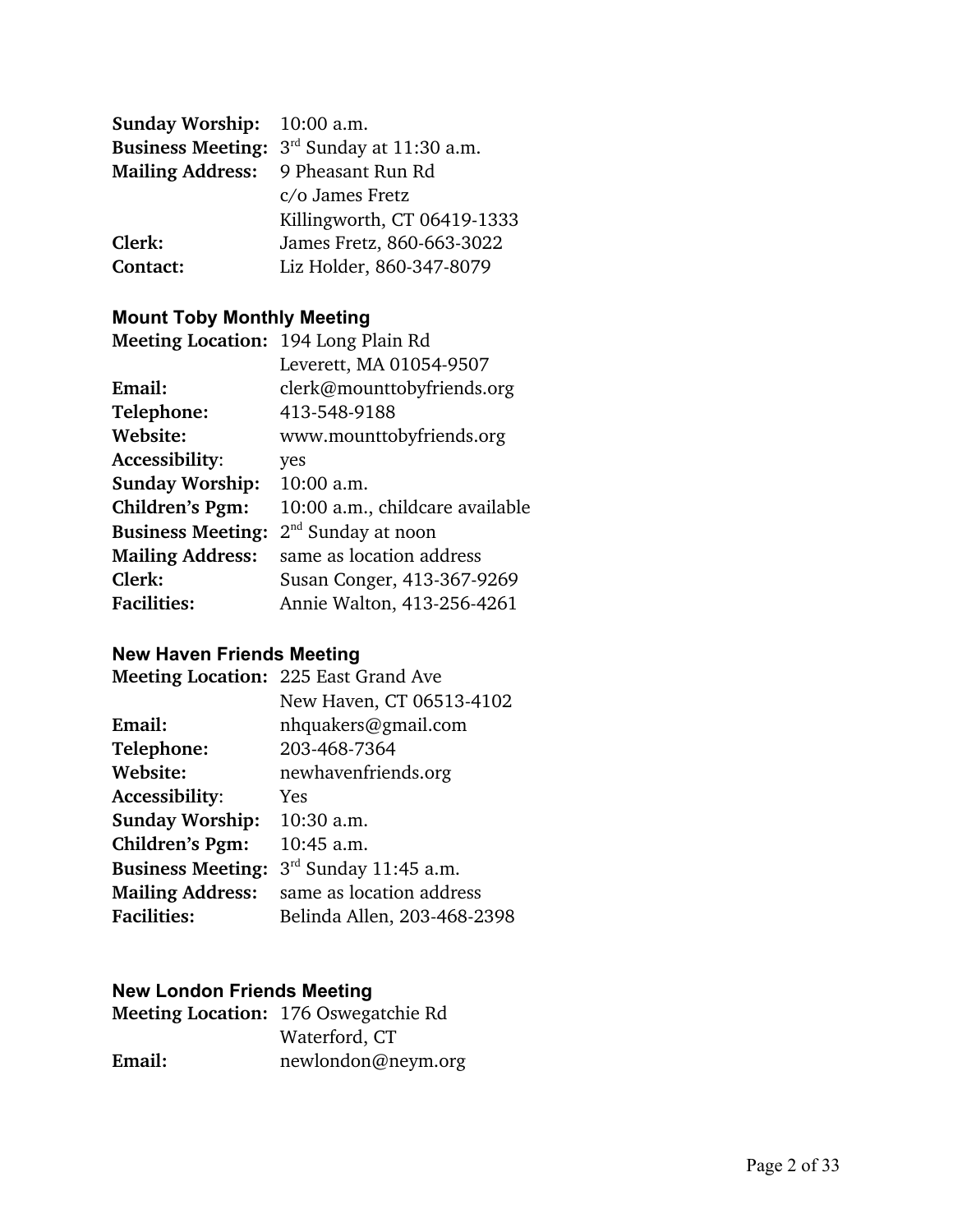| <b>Facebook Page:</b>   | www.facebook.com/New-London-Meeting-of-the-Religious-Society- |
|-------------------------|---------------------------------------------------------------|
|                         | of-Friends-Quakers-357531980956774/                           |
| Accessibility:          | Yes                                                           |
| <b>Sunday Worship:</b>  | 10:00 a.m.                                                    |
| <b>Childrens Pgm:</b>   | as needed                                                     |
|                         | <b>Business Meeting:</b> $3^{rd}$ Sunday at 11:15 a.m.        |
| <b>Mailing Address:</b> | <b>PO Box 709</b>                                             |
|                         | New London, CT 06320-0709                                     |
| Co-Clerks:              | Leeland J. Cole-Chu, 860-859-0059                             |
|                         | Joan Warren, 860-572-0143                                     |

## **Northampton Friends Meeting**

| <b>Meeting Location: 43 Center St</b> |                                                             |  |
|---------------------------------------|-------------------------------------------------------------|--|
|                                       | Northampton, MA                                             |  |
| Email:                                | northampton@neym.org                                        |  |
| Telephone:                            | 413-587-4622                                                |  |
| Website:                              | https://www.fgcquaker.org/cloud/northampton-friends-meeting |  |
| Accessibility:                        | <b>Yes</b>                                                  |  |
| <b>Sunday Worship:</b>                | $11:00$ a.m.                                                |  |
| Children's Pgm:                       | 11:00 a.m., childcare available 9:30 a.m.–noon              |  |
|                                       | Midweek Meeting: Wednesday at 9:30 a.m.                     |  |
|                                       | <b>Business Meeting:</b> $2^{nd}$ Sunday at 9:00 a.m.       |  |
| <b>Mailing Address:</b>               | 43 Center Ct #202                                           |  |
|                                       | Northampton, MA 01060                                       |  |
| Clerk:                                | Susan Vargo, 413-783-0475                                   |  |
| Contact:                              | Peg Arny, 413-527-1890                                      |  |
| <b>Facilities:</b>                    | Bruce Hawkins, 413-584-2788                                 |  |

#### **South Berkshire Monthly Meeting**

| Meeting Location: 280 State Rd |                                 |
|--------------------------------|---------------------------------|
|                                | Great Barrington, MA            |
| Email:                         | southberkshire@neym.org         |
| Telephone:                     | 413-528-1230                    |
| Website:                       | www.southberkshirefriends.org   |
| Accessibility:                 | Yes                             |
| <b>Sunday Worship:</b>         | 10:30 a.m.                      |
| Children's Pgm:                | 10:30 a.m.                      |
| <b>Business Meeting:</b>       | 3 <sup>rd</sup> Sunday at noon  |
| <b>Mailing Address:</b>        | <b>PO Box 726</b>               |
|                                | Great Barrington, MA 01230-0726 |
| Clerk:                         | June Keener Wink, 413-258-3352  |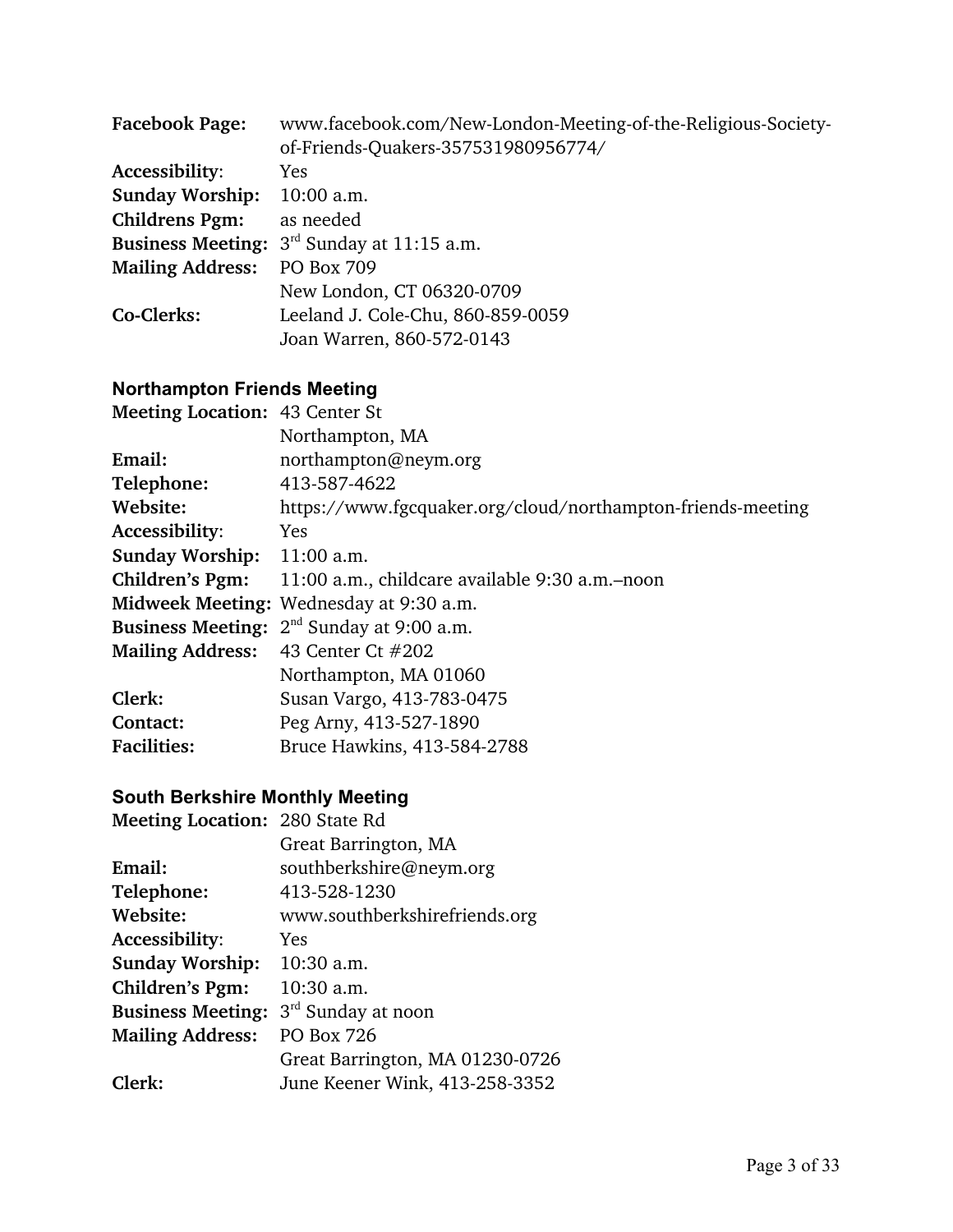## **Storrs Friends Meeting**

|                          | Meeting Location: 57 Hunting Lodge Rd |
|--------------------------|---------------------------------------|
|                          | Storrs Mansfield, CT 06268-1701       |
| Email:                   | storrs@neym.org                       |
| Telephone:               | 860-487-1847                          |
| Website:                 | www.storrsfriendsmeeting.org          |
| Accessibility:           | Yes                                   |
| <b>Sunday Worship:</b>   | 10:00 a.m.                            |
| Children's Pgm:          | 10:00 a.m.                            |
| <b>Business Meeting:</b> | $3rd$ Sunday at 11:30 a.m.            |
| <b>Mailing Address:</b>  | <b>PO Box 114</b>                     |
|                          | Storrs, CT 06268-10114                |
| Clerk:                   | Georgianne Copley, 860-974-2300       |
| Contact:                 | Jerry Sazama, 860-315-5045            |
| <b>Facilities:</b>       | Ruth Tracy, 860-712-2895              |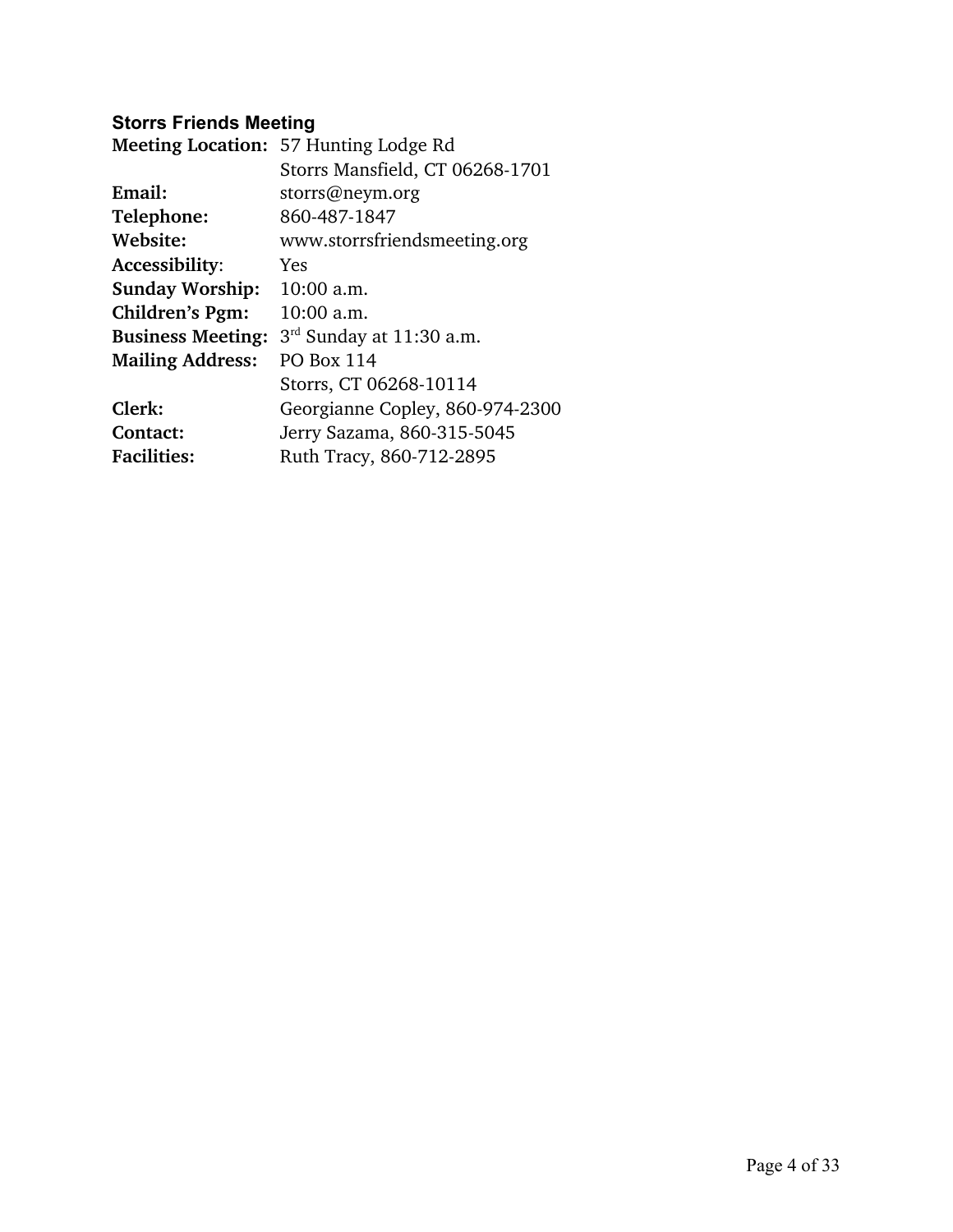# **Dover Quarterly Meeting**

| Clerk:     | Jeremiah Dickinson, 617-653-8328 |
|------------|----------------------------------|
| Email:     | doverqm@neym.org                 |
| Treasurer: | LeeAnn Stevens, 303-710-5439     |

## **Concord Monthly Meeting**

|                          | Meeting Location: 11 Oxbow Pond Road                 |
|--------------------------|------------------------------------------------------|
|                          | Canterbury, NH 03224-2043                            |
| Email:                   | clerk@concordfriendsmeeting.org                      |
| Telephone:               | 603-783-8097                                         |
| Website:                 | concordfriendsmeeting.org                            |
| Accessibility:           | <b>Yes</b>                                           |
| <b>Sunday Worship:</b>   | 10:15 a.m., $10:00-10:15$ worship in song            |
| Children's Pgm:          | 10:00 a.m., children join adult worship before close |
| <b>Business Meeting:</b> | $2nd$ Sunday, 12:30 p.m.                             |
| <b>Mailing Address:</b>  | same as location address                             |
| Co-Clerks:               | Richard Kleinschmidt, 603-899-7574                   |
|                          | Mark Barker, 603-545-2134                            |
| <b>Facilities:</b>       | Greg Heath, 603-783-4401                             |

#### **Dover Monthly Meeting**

| Meeting Location: 141 Central Ave         |
|-------------------------------------------|
| Dover, NH                                 |
| dovermm@neym.org                          |
| 603-749-2302                              |
| fgcquaker.org/cloud/dover-friends-meeting |
| Yes, both floors                          |
| $10:30$ a.m.                              |
| $10:45$ a.m.                              |
| 3 <sup>rd</sup> Sunday at noon            |
| PO Box 98                                 |
| Dover, NH 03821-0098                      |
| Chuck Cox, 603-868-1822                   |
|                                           |

## **Riverwoods Worship Group**

|                        | <b>Meeting Location:</b> Riverwoods Ridge Meditation Room |
|------------------------|-----------------------------------------------------------|
|                        | 7 Riverwoods Dr                                           |
|                        | Exeter, NH 03833                                          |
| Email:                 | riverwoods@neym.org                                       |
| <b>Sunday Worship:</b> | $10:00$ a.m.                                              |
|                        | <b>Mailing Address:</b> same as location address          |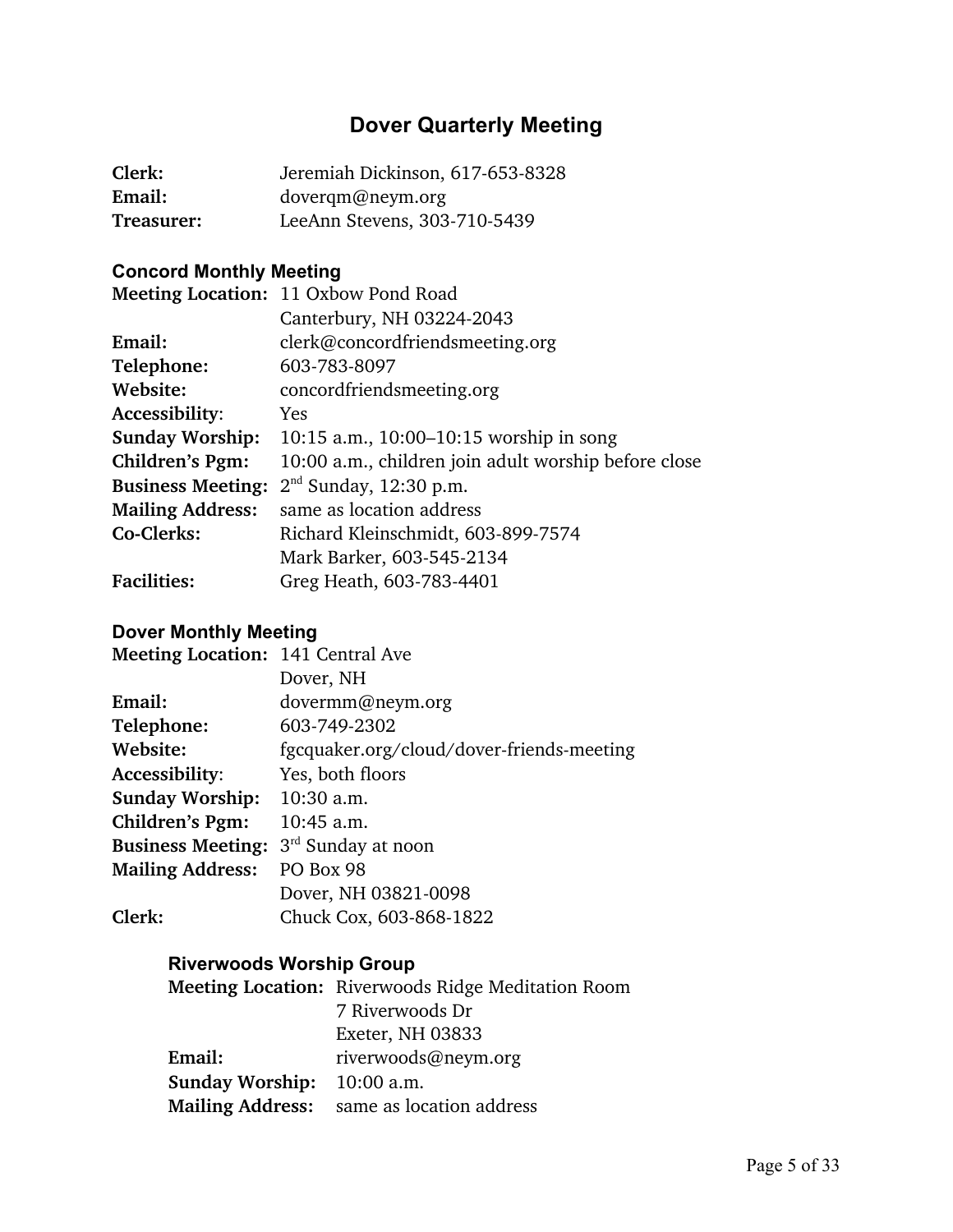**Contact:** Sumner Parker, fullwood1@verizon.net

## **Gonic Monthly Meeting**

| Meeting Location: 129 Pickering Road |
|--------------------------------------|
| Gonic, NH                            |
| gonic@neym.org                       |
| yes                                  |
| 10:00 a.m.                           |
| $2nd$ Sunday at 11:30 a.m.           |
| PO Box 7088                          |
| Rochester, NH 03839-7088             |
| Sara Hubner, 207-384-0991            |
|                                      |

#### **West Epping Preparative Meeting**

| <b>Meeting Location: 10 Friend Street</b> |                                                                  |
|-------------------------------------------|------------------------------------------------------------------|
|                                           | West Epping, NH                                                  |
| Email:                                    | $w$ estepping@neym.org                                           |
| Website:                                  | www.Facebook.com/West-Epping-Friends-Quaker-Meeting-             |
|                                           | 229669950520326/                                                 |
| <b>Accessibility:</b>                     | no                                                               |
|                                           | <b>Sunday Worship:</b> 10:00 a.m., $1^{st}$ and $3^{rd}$ Sundays |
|                                           | <b>Business Meeting:</b> at the call of the clerk                |
| <b>Mailing Address:</b>                   | 27 Water St                                                      |
|                                           | c/o Bridget Rogier                                               |
|                                           | Epping, NH 03042-2437                                            |
| Clerk:                                    | Bridget J. Rogier, 603-679-5578                                  |
|                                           |                                                                  |

#### **North Sandwich Friends Meeting**

|                          | Meeting Location: 354 Quaker Whiteface Rd |
|--------------------------|-------------------------------------------|
|                          | North Sandwich, NH                        |
| Email:                   | nsfmnh@gmail.com                          |
| Website:                 | northsandwich.quaker.org                  |
| Accessibility:           | <b>Yes</b>                                |
| <b>Sunday Worship:</b>   | 10:00 a.m.                                |
| Children's Pgm:          | $10:00$ a.m.                              |
| <b>Business Meeting:</b> | 3 <sup>rd</sup> Sunday at noon            |
| <b>Mailing Address:</b>  | PO Box 72                                 |
|                          | North Sandwich, NH 03259-0072             |
| Clerk:                   | Susan Wiley, 603-284-6690                 |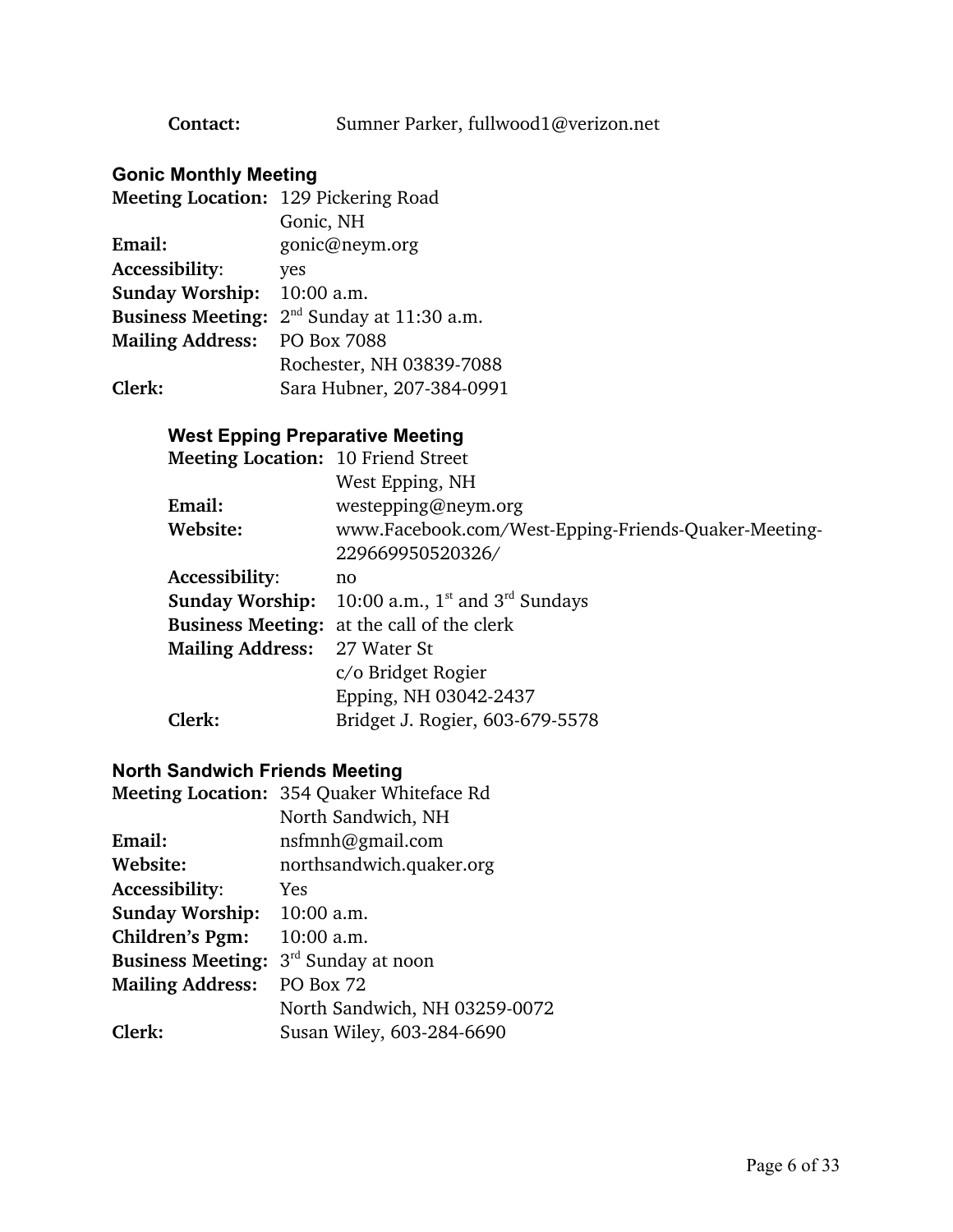#### **Weare Monthly Meeting**

| <b>Meeting Location: 529 Quaker St</b> |                                                         |
|----------------------------------------|---------------------------------------------------------|
|                                        | Henniker, NH                                            |
| Email:                                 | weare@neym.org                                          |
| Telephone:                             | 603-995-4311                                            |
| Website:                               | https://www.facebook.com/Weare-Henniker-Quaker-Meeting- |
|                                        | 348240745286177/                                        |
| Accessibility:                         | no                                                      |
| <b>Sunday Worship:</b>                 | $10:30$ a.m.                                            |
| Children's Pgm:                        | 10:30 a.m., $4th$ Sunday                                |
| <b>Business Meeting:</b>               | $2nd$ Sunday at 11:30 a.m.                              |
| <b>Mailing Address:</b>                | 388 Western Ave Unit D1                                 |
|                                        | c/o Clerk J. Richard Ludders                            |
|                                        | Henniker, NH 03242-7376                                 |
| Clerk:                                 | Dick Ludders, 603-995-4311                              |

# **Souhegan Friends Meeting (Preparative)**

|                         | Meeting Location: Pine Hill Waldorf School |
|-------------------------|--------------------------------------------|
|                         | 77 Pine Hill Dr                            |
|                         | Wilton, NH                                 |
| Email:                  | souhegan@neym.org                          |
| Website:                | https://souheganquaker.net                 |
| <b>Sunday Worship:</b>  | $10:30$ a.m.                               |
| <b>Mailing Address:</b> | 414 Pettingill Hill Rd                     |
|                         | c/o Brian Drayton                          |
|                         | Lyndeborough, NH 03082-6232                |
| Clerk:                  | Erik Cleven, 603-867-8732                  |
| <b>Meeting Contact:</b> | Brian Drayton, 603-654-6001                |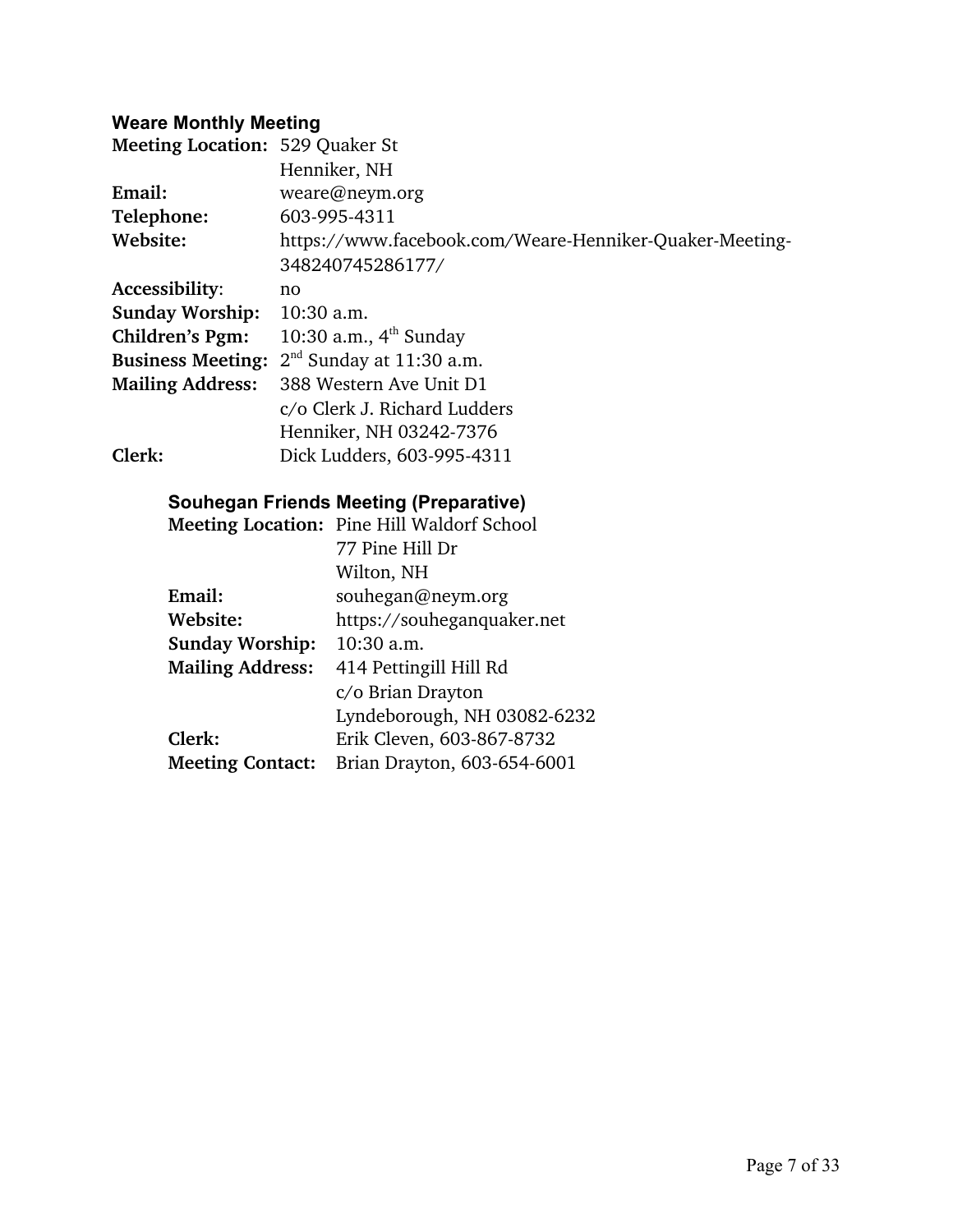# **Falmouth Quarterly Meeting**

| Contacts:  | Fritz Weiss, 802-299-7660    |
|------------|------------------------------|
|            | Sarah Sprogell, 207-865-4899 |
| Email:     | Falmouthqm@neym.org          |
| Treasurer: | Leslie Manning, 207-319-0342 |

## **Brunswick Friends Meeting**

|                          | <b>Meeting Location:</b> Curtis Memorial Library, Morrell Meeting Rm |
|--------------------------|----------------------------------------------------------------------|
|                          | 23 Pleasant St (enter on Middle St)                                  |
|                          | Brunswick, ME                                                        |
| Email:                   | brunswick@neym.org                                                   |
| Accessibility:           | <b>Yes</b>                                                           |
| <b>Sunday Worship:</b>   | $10:00$ a.m.                                                         |
| <b>Business Meeting:</b> | $2nd$ Sunday at 11:15 a.m.; no summer business                       |
| <b>Mailing Address:</b>  | 16 Quarry Rd                                                         |
|                          | c/o Marian Dalton                                                    |
|                          | Brunswick, ME 04011-7330                                             |
| Clerk:                   | Marian Dalton, 207-725-8216                                          |
| Contact:                 | Robb Spivey, 207-725-8216                                            |
|                          |                                                                      |

#### **Durham Monthly Meeting**

| Meeting Location: 532 Quaker Meetinghouse Rd                            |
|-------------------------------------------------------------------------|
| Durham, ME 04222-5422                                                   |
| durham@neym.org                                                         |
| 207-725-0411                                                            |
| www.DurhamFriendsMeeting.org                                            |
| yes                                                                     |
| 10:25 a.m.                                                              |
| 10:30 a.m., $1^{st}$ & $3^{rd}$ Sundays following children's message in |
| worship                                                                 |
| $3rd$ Sunday at 12:15 p.m.                                              |
| same as location address                                                |
| Bob Eaton, 207-402-1773                                                 |
| Donna Hutchins, 207-319-0342                                            |
|                                                                         |

## **Portland Friends Meeting**

| <b>Meeting Location: 1837 Forest Ave.</b> |                         |
|-------------------------------------------|-------------------------|
|                                           | Portland, ME 04103-1024 |
| Email:                                    | portland@neym.org       |
| Telephone:                                | 207-200-6544            |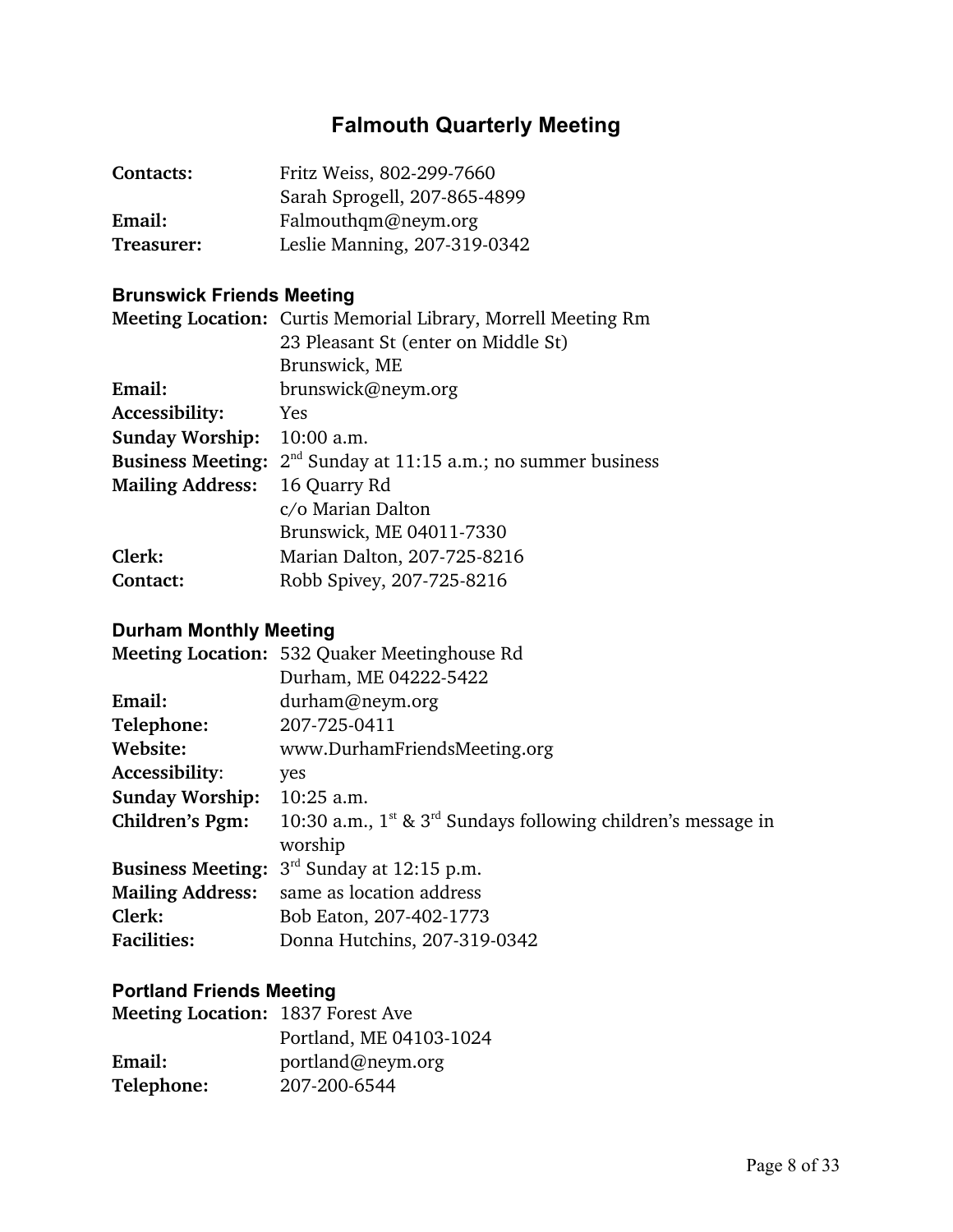| Website:                 | portlandfriendsmeeting.org                                                      |
|--------------------------|---------------------------------------------------------------------------------|
| Accessibility:           | yes                                                                             |
| <b>Sunday Worship:</b>   | 10:45 a.m.                                                                      |
| Children's Pgm:          | 10:45 a.m., $2^{nd}$ & 4 <sup>th</sup> First Day; no class mid-June to mid-Sept |
| <b>Business Meeting:</b> | $1st$ Sunday at 9:00 a.m.                                                       |
| <b>Mailing Address:</b>  | same as location address                                                        |
| Co-Clerks:               | Rob Levin, 207-774-8026                                                         |
|                          | Lyn Ballou, 603-654-6001                                                        |
| <b>Facilities:</b>       | Sarah Cushman, 207-200-1910                                                     |

#### **Southern Maine Friends Meeting**

|                          | Meeting Location: Meeting in the homes of Friends throughout York County |
|--------------------------|--------------------------------------------------------------------------|
| Email:                   | southernmaine@neym.org                                                   |
| Accessibility:           | varies home to home                                                      |
| Directions:              | call for directions: Louise Sandmeyer or Deb Georgitis                   |
| <b>Sunday Worship:</b>   | 9:30 a.m., $1^{st}$ & $3^{rd}$ Sundays                                   |
| Children's Pgm:          | call ahead, none                                                         |
| <b>Business Meeting:</b> | Bi-monthly, or as needed; followed by potluck                            |
| <b>Mailing Address:</b>  | 3 Lancaster Ct                                                           |
|                          | c/o Louise Sandmeyer                                                     |
|                          | Kennebunk, ME 04043-7014                                                 |
| Co-Clerks:               | Sarah Moore, 207-282-2717                                                |
|                          | Louise Sandmeyer, 814-883-3611                                           |
| Contact:                 | Debra Georgitis, 207-468-1344                                            |
|                          |                                                                          |

#### **Windham Friends Meeting**

| Meeting Location: 374 Gray Rd |                                                   |
|-------------------------------|---------------------------------------------------|
|                               | Windham, ME 04062-4252                            |
|                               | <b>August-Labor Day Quaker Ridge Meetinghouse</b> |
|                               | 141 Quaker Ridge Rd                               |
|                               | Casco, ME                                         |
| Email:                        | windham@neym.org                                  |
| Accessibility:                | yes                                               |
| <b>Sunday Worship:</b>        | $9:00$ a.m.                                       |
| <b>Midweek Meeting:</b>       | Prayer group, Wednesday at 11:00 a.m.             |
| <b>Business Meeting:</b>      | $2nd$ Sunday, after meeting for worship           |
| <b>Mailing Address:</b>       | same as location address in Windham               |
| Co-Clerks:                    | Sandy Wain, 207-892-9537                          |
|                               | Christine McCue, 207-883-9951                     |
| Contact:                      | Julianne Moore, 207-892-1580                      |
|                               |                                                   |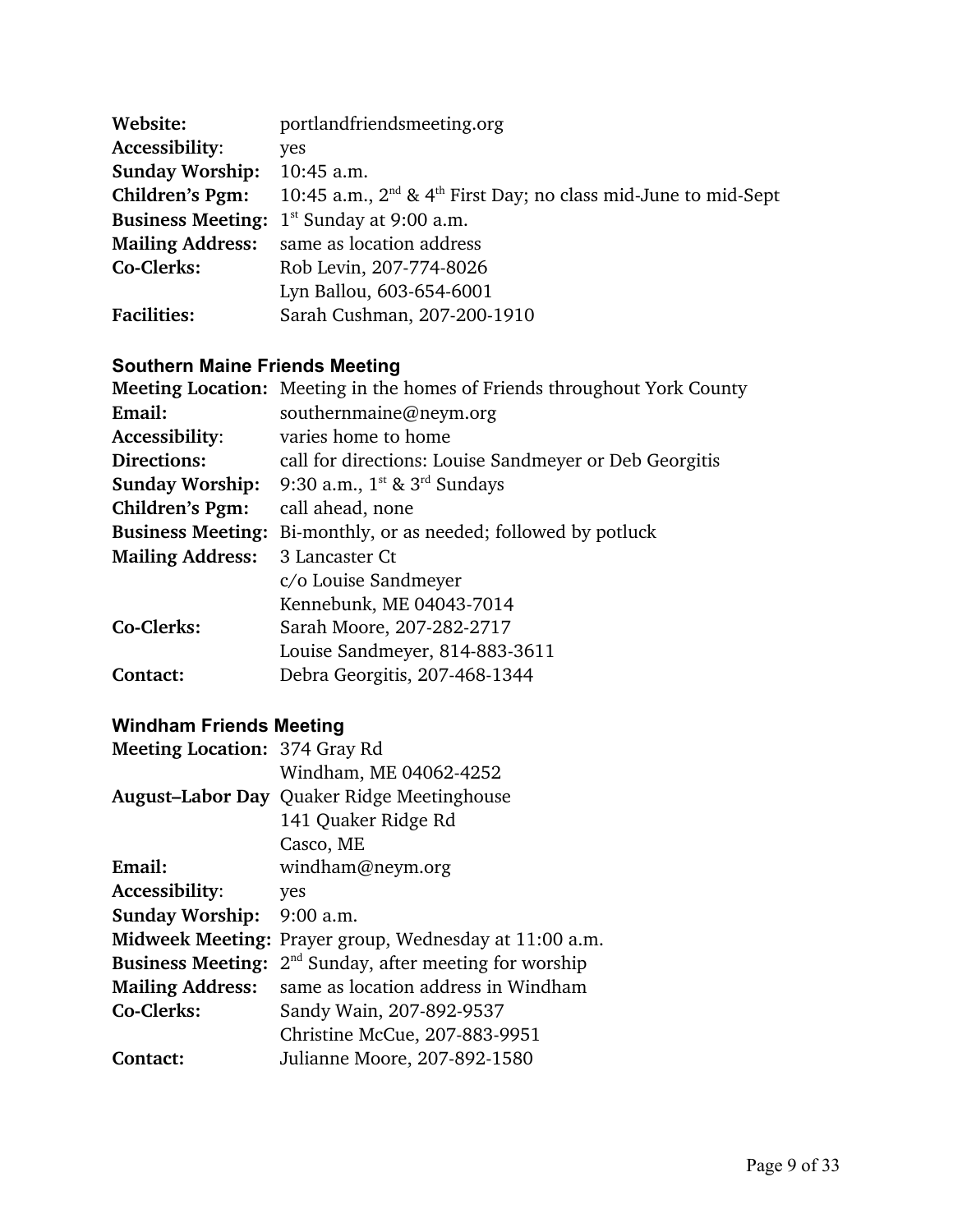# **Northwest Quarterly Meeting**

| Clerk:     | Alison Levie, 484-639-1130  |
|------------|-----------------------------|
| Email:     | northwestqm@neym.org        |
| Treasurer: | Carolyn Dawes, 802-479-2186 |

## **Bennington Monthly Meeting**

|                          | <b>Meeting Location:</b> Senior Citizens Services Center |
|--------------------------|----------------------------------------------------------|
|                          | 124 Pleasant St                                          |
|                          | Bennington, VT                                           |
| Email:                   | bennington@neym.org                                      |
| Website:                 | www.benningtonfriends.org                                |
| <b>Accessibility:</b>    | yes                                                      |
| <b>Sunday Worship:</b>   | 10:00 a.m.                                               |
| Children's Pgm:          | $1st$ Sunday, Sept-June                                  |
| <b>Business Meeting:</b> | $3rd$ Sunday at 11:30 a.m.                               |
| <b>Mailing Address:</b>  | <b>PO Box 221</b>                                        |
|                          | Bennington, VT 05201-0221                                |
| Clerk:                   | Timmy Bullock, 518-686-5486                              |

#### **Burlington Monthly Meeting**

| Meeting Location: 173 N. Prospect St |                                                        |
|--------------------------------------|--------------------------------------------------------|
|                                      | Burlington, VT 05401-1607                              |
| Email:                               | burlington@neym.org                                    |
| Website:                             | www.burlingtonquakers.org                              |
| Accessibility:                       | <b>Yes</b>                                             |
| <b>Sunday Worship:</b> 11:00 a.m.    |                                                        |
| <b>Children's Pgm:</b>               | 11:00 a.m., $2nd$ and $4th$ Sundays                    |
|                                      | Midweek Meeting: Wednesdays at noon                    |
| <b>Business Meeting:</b>             | $2nd$ Sunday at 12:45 p.m. following hospitality/lunch |
| <b>Mailing Address:</b>              | same as location address                               |
| Co-Clerks:                           | Helen Head, 802-862-2267                               |
|                                      | Abigail Matchette, 765-618-8936                        |
| Contact:                             | Christopher McCandless, 802-862-8665                   |
|                                      |                                                        |

## **Champlain Islands Worship Group**

|        | <b>Meeting Location:</b> North Hero Library                             |
|--------|-------------------------------------------------------------------------|
|        | 3195 U.S. Route 2                                                       |
|        | North Hero, VT                                                          |
| Email: | champlainwg@neym.org                                                    |
|        | <b>Sunday Worship:</b> 10 a.m. June–Aug; $1st$ and $3rd$ Sunday Sep–May |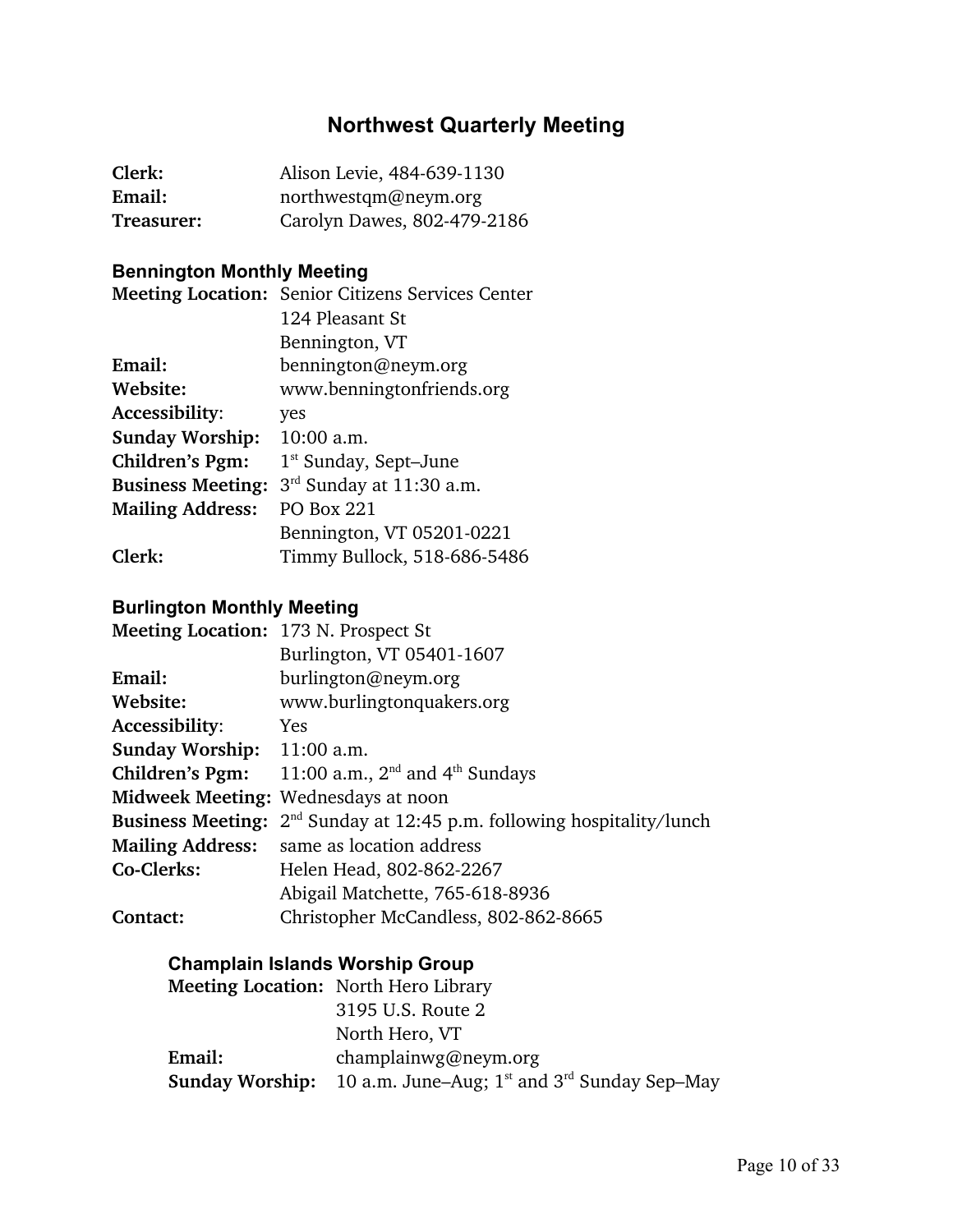|          | Mailing Address: c/o Charles Gurney |
|----------|-------------------------------------|
|          | PO Box 93                           |
|          | Isle La Motte, VT 05463-0093        |
| Contact: | Charles Gurney, 802-928-3081        |

## **Hanover Friends Meeting**

| Meeting Location: 43 Lebanon St |                                                       |
|---------------------------------|-------------------------------------------------------|
|                                 | Hanover, NH 03755-2513                                |
| Email:                          | hanovernhquakers@gmail.com                            |
| Telephone:                      | 603-643-4138                                          |
| Website:                        | www.quakercloud.org/cloud/hanover-friends-meeting     |
| Accessibility:                  | Yes.                                                  |
| <b>Sunday Worship:</b>          | $10:00$ a.m.                                          |
| Children's Pgm:                 | 10:00 a.m., children join first 15 minutes of worship |
| <b>Business Meeting:</b>        | $2nd$ Sunday at noon, except July & Sept; none in Aug |
| <b>Mailing Address:</b>         | same as location address                              |
| Clerk:                          | Rhea McKay, 802-785-4948                              |
| Contact:                        | Maggie MacArthur-McKay, 802-299-7581                  |

# **Kendal Worship Group**

|                         | <b>Meeting Location: Chalmers Room, Health Center</b> |
|-------------------------|-------------------------------------------------------|
|                         | Kendal at Hanover                                     |
|                         | 80 Lyme Rd                                            |
|                         | Hanover, NH                                           |
| Email:                  | kendal@neym.org                                       |
| Accessibility:          | Yes                                                   |
| <b>Sunday Worship:</b>  | 10:00 a.m. (45 minutes)                               |
| <b>Mailing Address:</b> | 80 Lyme Rd Apt 356                                    |
|                         | c/o Dick Powell                                       |
|                         | Hanover, NH 03755-1234                                |
| Contacts:               | Peg Myers, 603-643-2389                               |
|                         |                                                       |

## **Keene Friends Meeting**

|                        | Meeting Location: Monadnock Mindfulness Practice Center                |
|------------------------|------------------------------------------------------------------------|
|                        | Miller Forge Building                                                  |
|                        | 103 Roxbury St Suite 301                                               |
|                        | Keene, NH                                                              |
| Email:                 | keene@neym.org                                                         |
| Website:               | www.facebook.com/KFMeeting/                                            |
| Accessibility:         | Yes                                                                    |
| <b>Sunday Worship:</b> | 10:00 a.m.; please call first                                          |
|                        | Business Meeting: 3 <sup>rd</sup> Sunday, after worship & refreshments |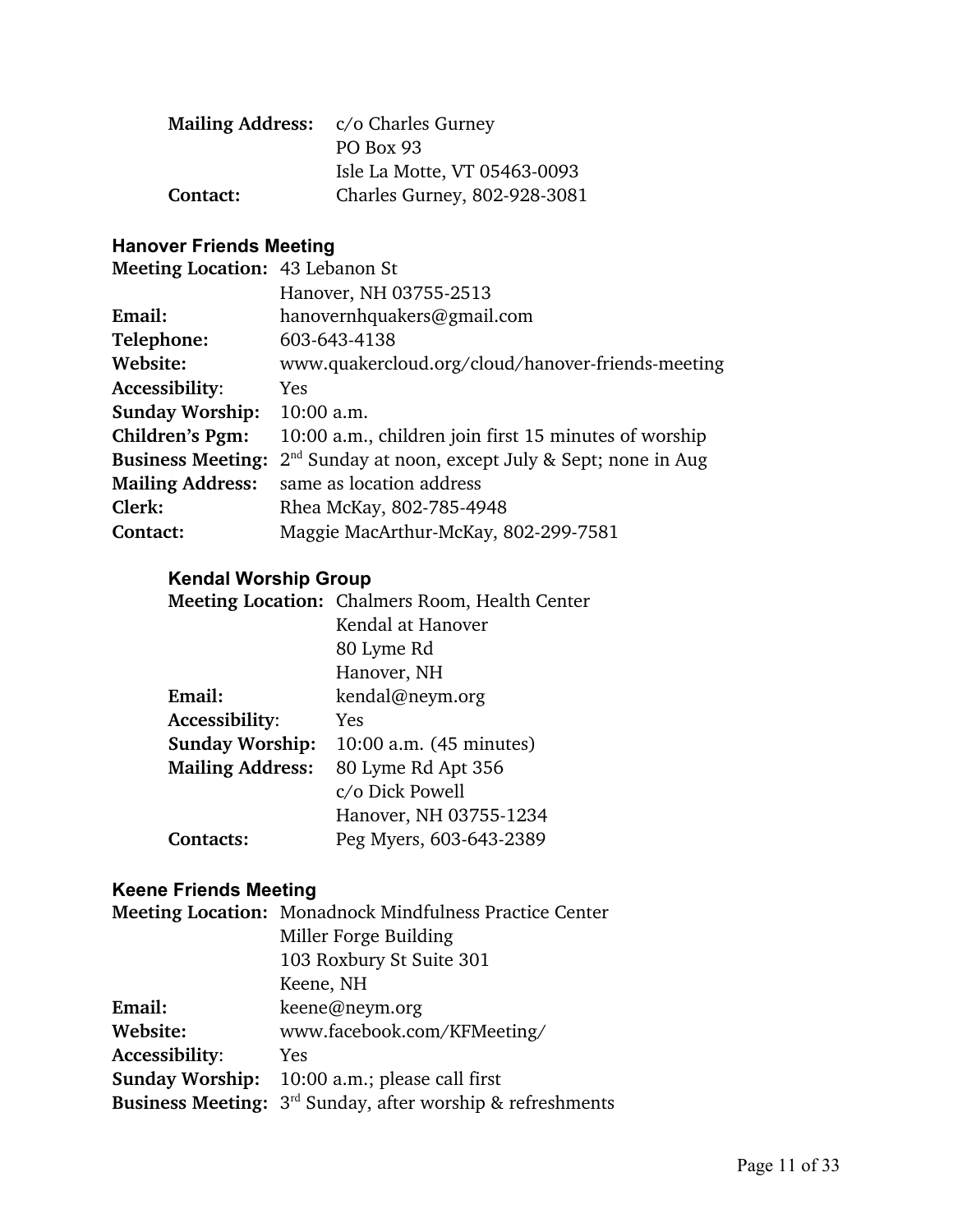|          | Mailing Address: c/o Karen Reixach |
|----------|------------------------------------|
|          | 95 Wyman Rd, Unit 4203             |
|          | Keene, NH 03431-5064               |
| Clerk:   | Karen Reixach, 595-261-8334        |
| Contact: | Allison Randall, 603-654-2719      |

## **Middlebury Friends Meeting**

| <b>Meeting Location: Havurah House</b> |                                            |
|----------------------------------------|--------------------------------------------|
|                                        | 56 N. Pleasant St                          |
|                                        | Middlebury, VT                             |
| Email:                                 | middlebury@neym.org                        |
| Website:                               | www.middleburyquakers.org                  |
| Accessibility:                         | yes                                        |
| <b>Sunday Worship:</b>                 | 10:00 a.m                                  |
| Children's Pgm:                        | 10:00 a.m., childcare and First Day School |
| <b>Business Meeting:</b>               | 3 <sup>rd</sup> Sunday at 8:30 a.m.        |
| <b>Mailing Address:</b>                | PO Box 1026                                |
|                                        | Middlebury, VT 05753-5026                  |
| Co-Clerks:                             | Ruah Swennerfelt, 802-425-3377             |
|                                        | Karen Way, 732-208-7624                    |
| Contact:                               | Susannah McCandless, 802-545-2525          |

## **Middlebury College Student Worship Group**

|                         | Meeting Location: Scott Ctr for Religious Life        |
|-------------------------|-------------------------------------------------------|
|                         | 135 S Main St                                         |
|                         | Middlebury, VT 05753-1442                             |
| Email:                  | msq@middlebury.edu                                    |
| Website:                | www.middlebury.edu/student-life/community-            |
|                         | living/diversity-inclusivity/scott-                   |
|                         | center/studentorgs/node/515724                        |
| <b>Sunday Worship:</b>  | 4:00 p.m., except $3^{rd}$ Sunday when they meet with |
|                         | Middlebury Monthly Meeting                            |
| <b>Mailing Address:</b> | same as location address                              |

# **Monadnock Quaker Meeting**

| Meeting Location: 3 Davidson Rd |                                |
|---------------------------------|--------------------------------|
|                                 | Jaffrey, NH (802) 785-4948     |
| Email:                          | monadnock@neym.org             |
| Telephone:                      | 603-532-6203                   |
| Website:                        | www.monadnockquakermeeting.org |
| Accessibility:                  | <b>Yes</b>                     |
| <b>Sunday Worship:</b>          | 10:30 a.m.                     |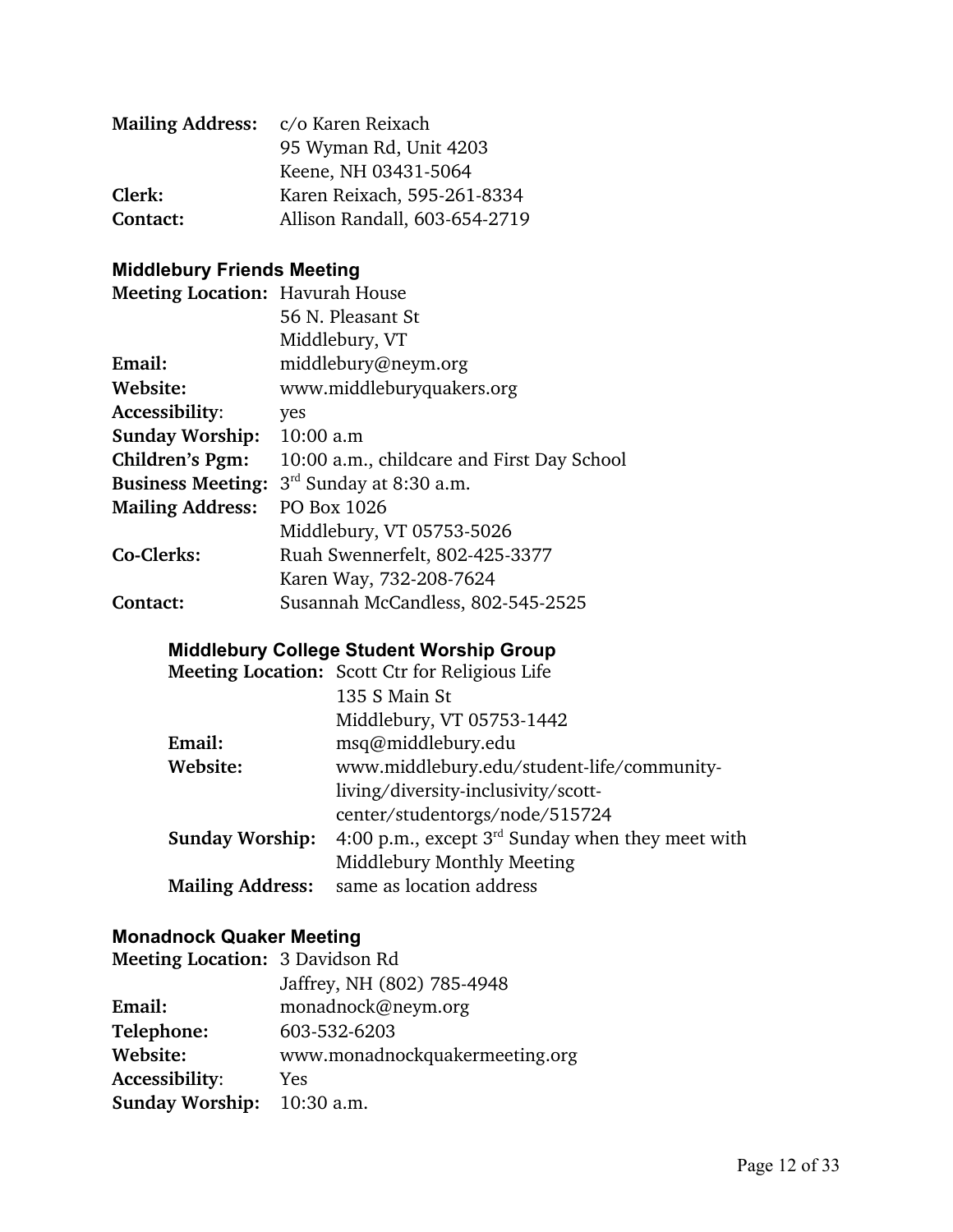| Children's Pgm:    | $10:45$ a.m.                                           |
|--------------------|--------------------------------------------------------|
|                    | <b>Business Meeting:</b> $3^{rd}$ Sunday at 12:30 p.m. |
|                    | <b>Mailing Address:</b> same as location address       |
| Clerk:             | Judy Brophy, 603-73-4821                               |
| Contact:           | Jim Giddings, 603-878-3702                             |
| <b>Facilities:</b> | Betsy Marshall, 603-899-5770                           |

## **Northeast Kingdom Quaker Meeting**

| <b>Meeting Location: Public Library</b> |                                              |
|-----------------------------------------|----------------------------------------------|
|                                         | 100 Church St                                |
|                                         | Barton, VT                                   |
| Email:                                  | northeast@neym.org                           |
| Accessibility:                          | <b>Yes</b>                                   |
| <b>Sunday Worship:</b>                  | $10:00$ a.m.                                 |
| Children's Pgm:                         | 10:00 a.m., beginning in worship with adults |
| <b>Business Meeting: 3rd Sunday</b>     |                                              |
| <b>Mailing Address:</b>                 | <b>PO Box 209</b>                            |
|                                         | Barton, VT 05822-0209                        |
| Clerk:                                  | Linda Schneck, 802-673-7708                  |
|                                         |                                              |

#### **Plainfield Monthly Meeting**

|                                                  | <b>Meeting Location: 203 Martin Meadow Rd</b>                |
|--------------------------------------------------|--------------------------------------------------------------|
|                                                  | Plainfield, VT                                               |
| Email:                                           | plainfield@newm.org                                          |
| Website:                                         | fgcquaker.org/cloud/plainfield-friends-meeting-quakers       |
| Accessibility:                                   | Yes                                                          |
| Sunday Worship: 10:30 a.m.                       |                                                              |
| Children's Pgm: $10:45$ a.m.                     |                                                              |
|                                                  | Midweek Meeting: Holy Experiment, Thursday at 7:00–8:30 p.m. |
| <b>Business Meeting:</b> $3^{rd}$ Sunday at noon |                                                              |
| Mailing Address: PO Box 215                      |                                                              |
|                                                  | Plainfield, VT 05667-0215                                    |
| Clerk:                                           | Gretta Stone, 267-885-2037                                   |
| Contact:                                         | Dan Coppock, 513-276-6821                                    |

## **Poultney Quaker Worship Group**

| <b>Meeting Location: Ackley Chapel</b> |                                                 |  |
|----------------------------------------|-------------------------------------------------|--|
|                                        | Green Mountain College                          |  |
|                                        | Poultney, VT                                    |  |
| Email:                                 | poultneywg@neym.org                             |  |
| Accessibility:                         | elevator and ramp available with advance notice |  |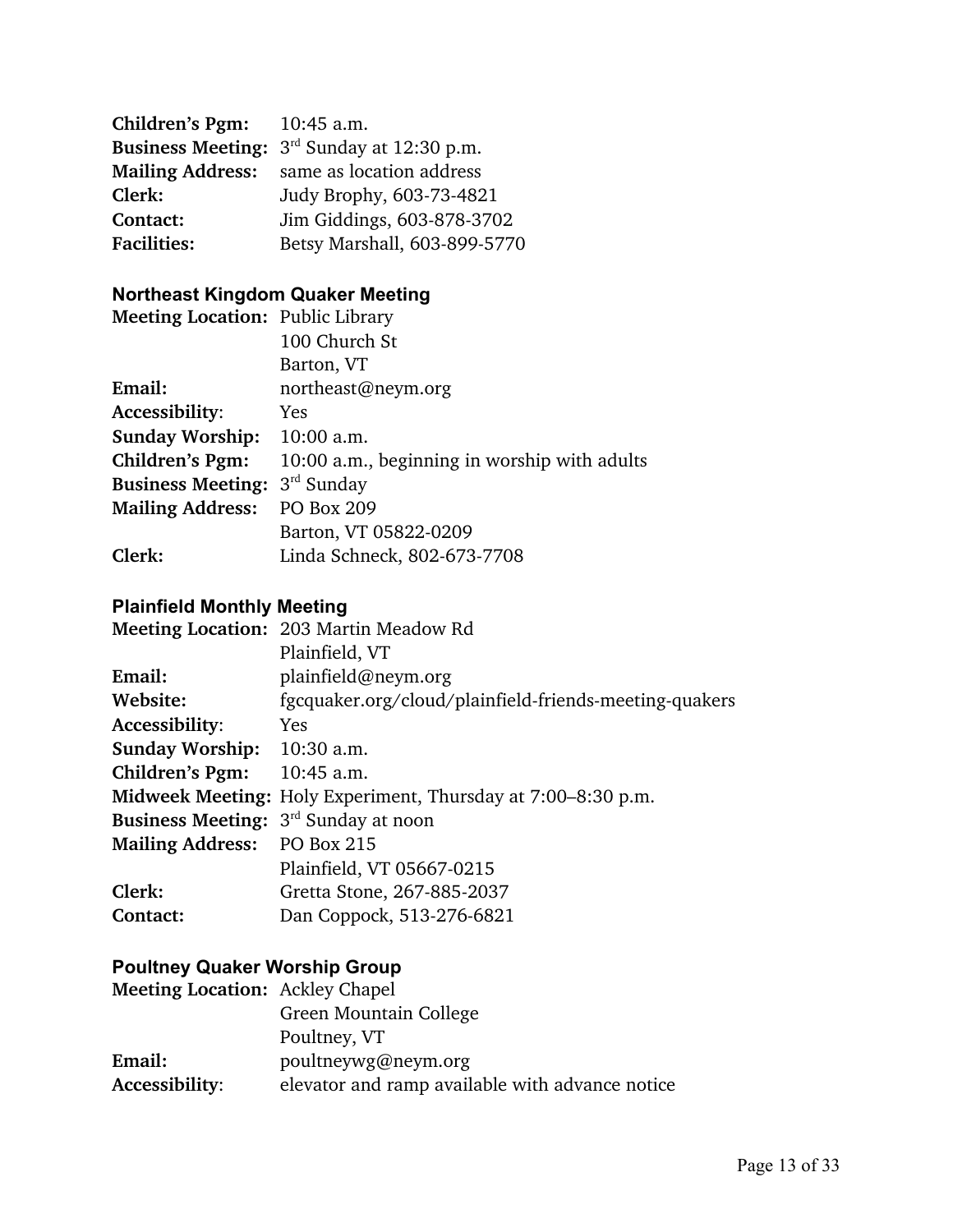| <b>Sunday Worship:</b>  | $10:00$ a.m.                 |
|-------------------------|------------------------------|
| Children's Pgm:         | 10:00 a.m.                   |
| <b>Mailing Address:</b> | 489 Granville St             |
|                         | c/o Kenneth Mulder           |
|                         | Poultney, VT 05764-1131      |
| Contacts:               | Kenneth Mulder, 802-287-4279 |
|                         | Emily Mulder, 802-287-4279   |

# **Putney Friends Meeting**

|                             | <b>Meeting Location: Putney Meetinghouse</b>                                        |  |
|-----------------------------|-------------------------------------------------------------------------------------|--|
|                             | 17 Bellows Falls Rd (Rte 5)                                                         |  |
|                             | Putney, VT                                                                          |  |
| Email:                      | clerk@putneyfriendsmeeting.org                                                      |  |
| Telephone:                  | 802-387-5500                                                                        |  |
| Website:                    | putneyfriendsmeeting.org                                                            |  |
| Accessibility:              | yes                                                                                 |  |
|                             | <b>Sunday Worship:</b> 8:30 a.m. & 10:30 a.m.                                       |  |
| Children's Pgm:             | 10:30–11:15 a.m., $1^{st}$ , $2^{nd}$ , and $3^{rd}$ Sunday of the month; childcare |  |
|                             | available year round for 10:30 a.m worship                                          |  |
|                             | Midweek Meeting: online, Thursday at 6 p.m., Sept-June                              |  |
|                             | <b>Business Meeting:</b> 3 <sup>rd</sup> Sunday at noon, Sept-June                  |  |
| Mailing Address: PO Box 381 |                                                                                     |  |
|                             | Putney, VT 05346-0381                                                               |  |
| Clerk:                      | Roger Jasaitis, 802-365-0247                                                        |  |
| <b>Facilities:</b>          | Julia Forsythe, 802-387-5917                                                        |  |

#### **Orchard Hill Quakers**

|                         | <b>Meeting Location:</b> Orchard School Community Center |
|-------------------------|----------------------------------------------------------|
|                         | 114 Old Settlers Rd                                      |
|                         | Alstead, NH 03602                                        |
| Email:                  | orchardhillwg@neym.org                                   |
| Website:                | ohquakers.wixsite.com/website                            |
| <b>Sunday Worship:</b>  | $9:30$ a.m.                                              |
| Children's Pgm:         | childcare can be arranged                                |
| <b>Mailing Address:</b> | 114 Old Settlers Rd                                      |
|                         | c/o Orchard School                                       |
|                         | Alstead, NH 03602-3728                                   |
| Contact:                | Emily Mason, 603-903-8023                                |
|                         |                                                          |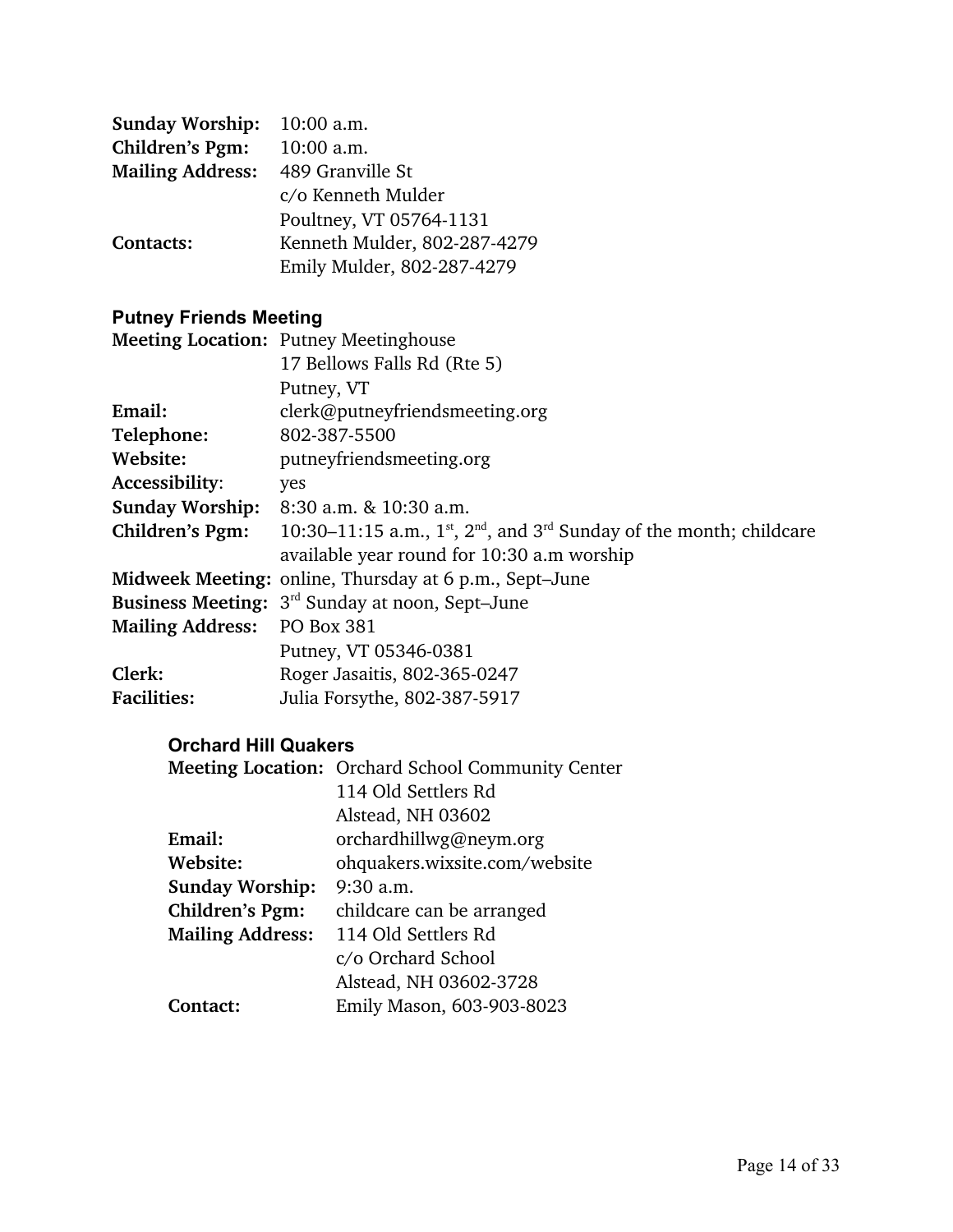## **Quaker City Unity Friends Meeting**

| <b>Meeting Location: Quaker City Rd</b> |                                       |
|-----------------------------------------|---------------------------------------|
|                                         | Unity, NH                             |
| Email:                                  | quakercityunity@neym.org              |
| Accessibility:                          | no                                    |
| <b>Sunday Worship:</b>                  | 10:00 a.m.                            |
| Children's Pgm:                         | Provided as needed; call if possible  |
| <b>Business Meeting:</b>                | 3 <sup>rd</sup> Sunday; call for time |
| <b>Mailing Address:</b>                 | 168A Quaker City Rd                   |
|                                         | c/o Jenny Wright                      |
|                                         | Charlestown, NH 03603-7426            |
| Co-Clerks:                              | Jenny Wright, 603-543-0910            |
|                                         | Reb MacKenzie, 603-504-2851           |

## **South Starksboro Monthly Meeting**

|                          | <b>Meeting Location: 430 Dan Sargent Rd</b> |
|--------------------------|---------------------------------------------|
|                          | S. Starksboro, VT                           |
| Email:                   | southstarksboro@neym.org                    |
| Phone:                   | 802-434-3389                                |
| Accessibility:           | yes                                         |
| <b>Sunday Worship:</b>   | 9:30 a.m.                                   |
| Children's Pgm:          | $9:45$ a.m.                                 |
| <b>Business Meeting:</b> | $4th$ Sunday at 11:00 a.m.                  |
| <b>Mailing Address:</b>  | c/o Joan Holloway                           |
|                          | PO Box 4                                    |
|                          | Monkton, VT 05469-0004                      |
| Co-Clerks:               | Joy Pile, 802-388-0134                      |
|                          | Marie Schonholtz, 802-777-1205              |

## **West Brattleboro Worship Group**

|                         | Meeting Location: Brattleboro Area Jewish Community Center |
|-------------------------|------------------------------------------------------------|
|                         | 151 Greenleaf St                                           |
|                         | West Brattleboro, VT                                       |
| Email:                  | westbrattleboro@neym.org                                   |
| Accessibility:          | Yes                                                        |
| <b>Sunday Worship:</b>  | $10:00$ a.m.                                               |
| <b>Mailing Address:</b> | 151 Greenleaf St                                           |
|                         | West Brattleboro, VT 05301-5920                            |
| Contacts:               | Susan Hackney, 413-648-3093                                |
|                         | Greg Moschetti, 802-689-0676                               |
|                         |                                                            |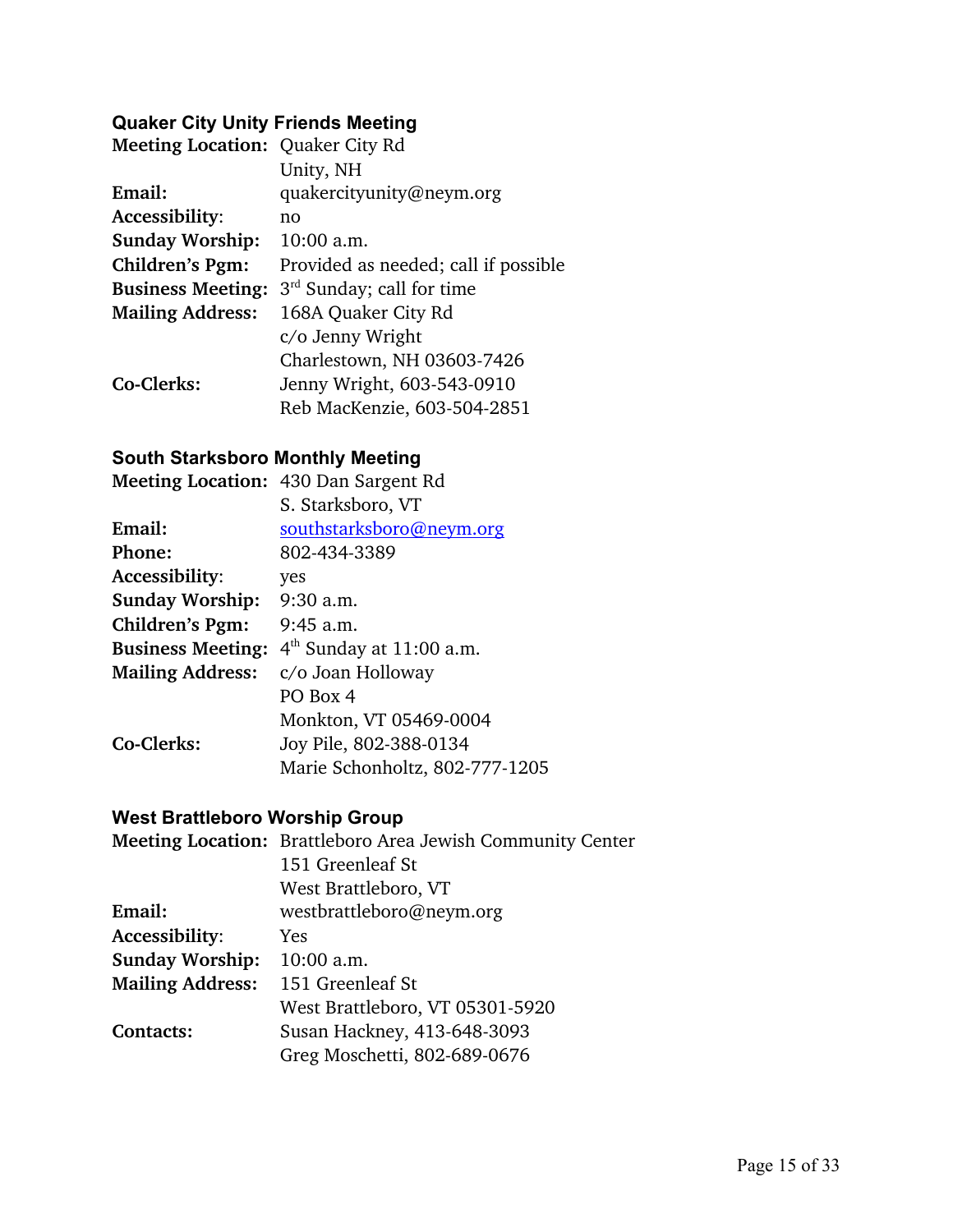## **Wilderness Friends Meeting**

|                          | <b>Meeting Location: Shrewsbury Library</b> |
|--------------------------|---------------------------------------------|
|                          | 98 Town Hill Rd                             |
|                          | Cuttingsville, VT                           |
| Email:                   | wildernessfriends@gmail.com                 |
| Accessibility:           | yes                                         |
| <b>Sunday Worship:</b>   | $10:00$ a.m.                                |
| <b>Business Meeting:</b> | $2nd$ Sunday at 11:00 a.m.                  |
| <b>Mailing Address:</b>  | <b>PO Box 189</b>                           |
|                          | Londonderry, VT 05148-0189                  |
| Clerks:                  | Michael Morfit, 202-297-7667                |
|                          | David Martin, 802-259-2803                  |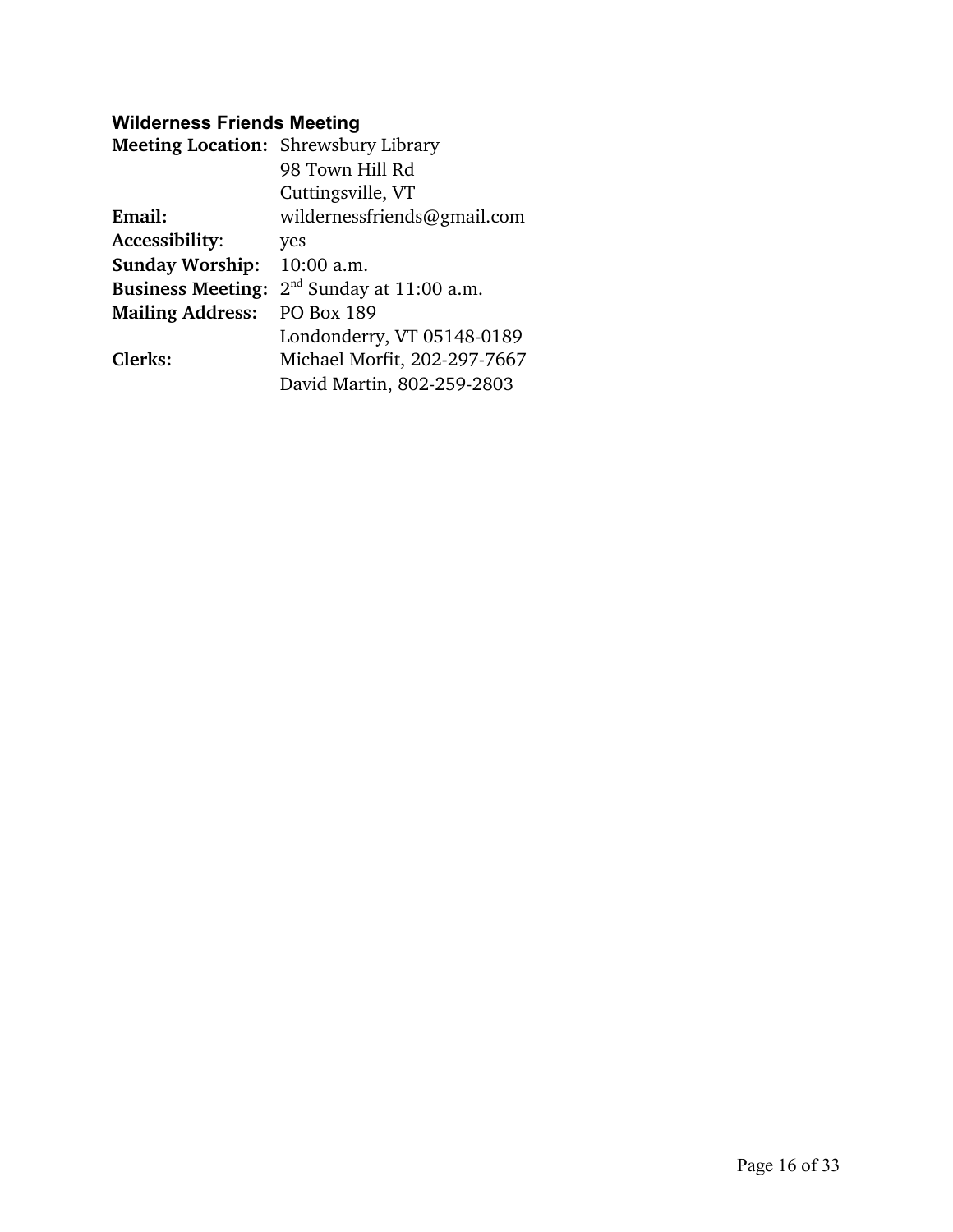# **Salem Quarterly Meeting**

| Clerk:     | Kristina Keefe-Perry, 831-345-2349 |
|------------|------------------------------------|
| Email:     | salemqm@neym.org                   |
| Treasurer: | John Robinson, 781-259-1365        |
| Website:   | salemquarterquakers.org/           |

## **Acton Friends Meeting**

| <b>Meeting Location: 17 Stevens St</b>                         |
|----------------------------------------------------------------|
| Littleton, MA                                                  |
| acton@neym.org                                                 |
| Fridays at 6:00 p.m.                                           |
| Twice monthly, Friday at 6:00 p.m.; email for dates            |
| Business Meeting: Second Friday at 6:30 p.m.; email to confirm |
| Mailing Address: email for mailing address                     |
| Ellen Neelands, 978-772-7711                                   |
|                                                                |

## **Amesbury Monthly Meeting**

| Meeting Location: 120 Friend St                                                |
|--------------------------------------------------------------------------------|
| Amesbury, MA 01913-2703                                                        |
| amesbury@neym.org                                                              |
| 978-378-0553                                                                   |
| www.amesburyquakers.org and www.amesburypeacecenter.org                        |
| Yes                                                                            |
| $10:00$ a.m.                                                                   |
| none                                                                           |
| <b>Business Meeting:</b> $3rd$ Sunday at 8:25 a.m., summer; 11:30 a.m., winter |
| same as location address                                                       |
| Jeanne Smith, 978-388-3293                                                     |
| Tim Barash, 978-834-6373                                                       |
| Chaffee Monell, 978-834-6914                                                   |
|                                                                                |

## **Beacon Hill Friends Meeting**

| <b>Meeting Location: 6 Chestnut St</b> |                       |
|----------------------------------------|-----------------------|
|                                        | Boston, MA 02108-3602 |
| Email:                                 | beaconhill@neym.org   |
| Telephone:                             | 617-227-9118          |
| Website:                               | www.bhfm.org          |
| <b>Accessibility:</b>                  | Yes                   |
| <b>Sunday Worship:</b>                 | 10:30 a.m.            |
| <b>Children's Pgm:</b>                 | 10:45 a.m.            |
|                                        |                       |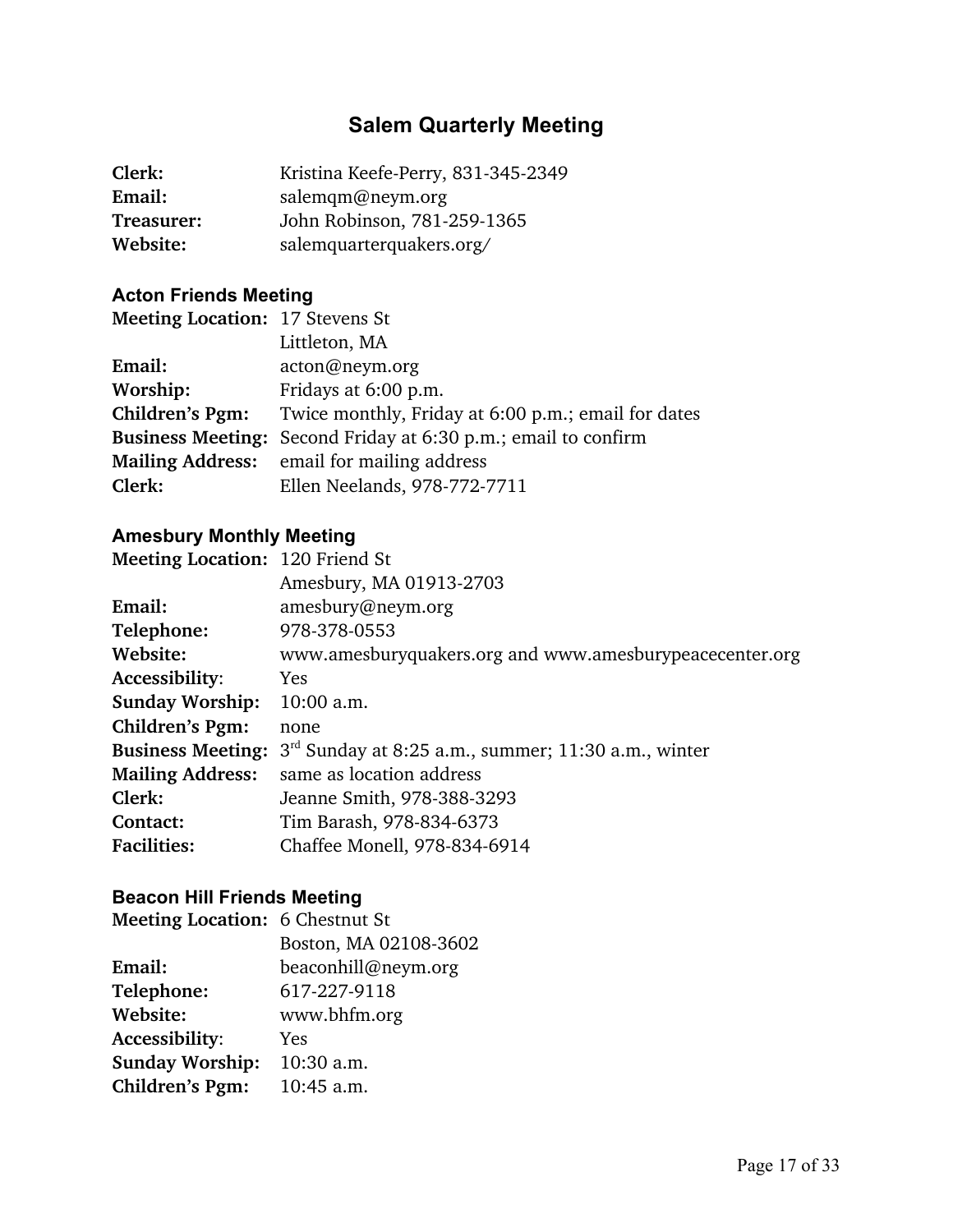|            | <b>Business Meeting:</b> $1^{st}$ Sunday at 12:30 p.m., Sept-June |
|------------|-------------------------------------------------------------------|
|            | <b>Mailing Address:</b> same as location address                  |
| Co-Clerks: | Mark Redmond, 617-698-1651                                        |
|            | Sarah Bickel, 484-639-1504                                        |

# **Framingham Friends Meeting**

| Meeting Location: 841 Edmands Rd                                            |
|-----------------------------------------------------------------------------|
| Framingham, MA 01701-3012                                                   |
| framingham@neym.org                                                         |
| 508-877-1261                                                                |
| www.fgcquaker.org/cloud/framingham-friends-meeting                          |
| yes                                                                         |
| $10:00$ a.m.                                                                |
| $10:00$ a.m.                                                                |
| <b>Business Meeting:</b> $3rd$ Sunday at 11:30 a.m., Sept-June (except Dec) |
| same as location address                                                    |
| Lee Miller, 508-481-4881                                                    |
| Elin Calver, 508-877-8926                                                   |
|                                                                             |

## **Fresh Pond Monthly Meeting**

|                          | Meeting Location: Cambridge Friends School       |
|--------------------------|--------------------------------------------------|
|                          | 5 Cadbury Rd                                     |
|                          | Cambridge, MA 02140-3523                         |
| Email:                   | freshpond@neym.org                               |
| Website:                 | freshpondquakers.org                             |
| Accessibility:           | yes                                              |
| <b>Sunday Worship:</b>   | 10:00 a.m.                                       |
| Children's Pgm:          | 10:00–10:30 a.m.; children attend end of worship |
| <b>Business Meeting:</b> | $1st$ Sunday at 11:30 a.m.                       |
| <b>Mailing Address:</b>  | c/o Cambridge Friends School                     |
| Co-Clerks:               | Sarah Bansen, 617-230-2025                       |
|                          | Beckey Phipps, 781-718-9928                      |

#### **Three Rivers Meeting**

| <b>Location:</b>                                       | This worship group meets at various locations in the Boston |
|--------------------------------------------------------|-------------------------------------------------------------|
|                                                        | area. Watch the calendar at neym.org and the Yearly Meeting |
|                                                        | e-mail newsletter for dates, times, and locations.          |
| Email:                                                 | info@threerivers meeting.org                                |
| Website:                                               | threeriversmeeting.org                                      |
|                                                        | <b>Sunday Worship:</b> Vespers at 7:00–7:30 p.m.            |
| Midweek Meeting: Every other Thursday, 9:30–10:15 a.m. |                                                             |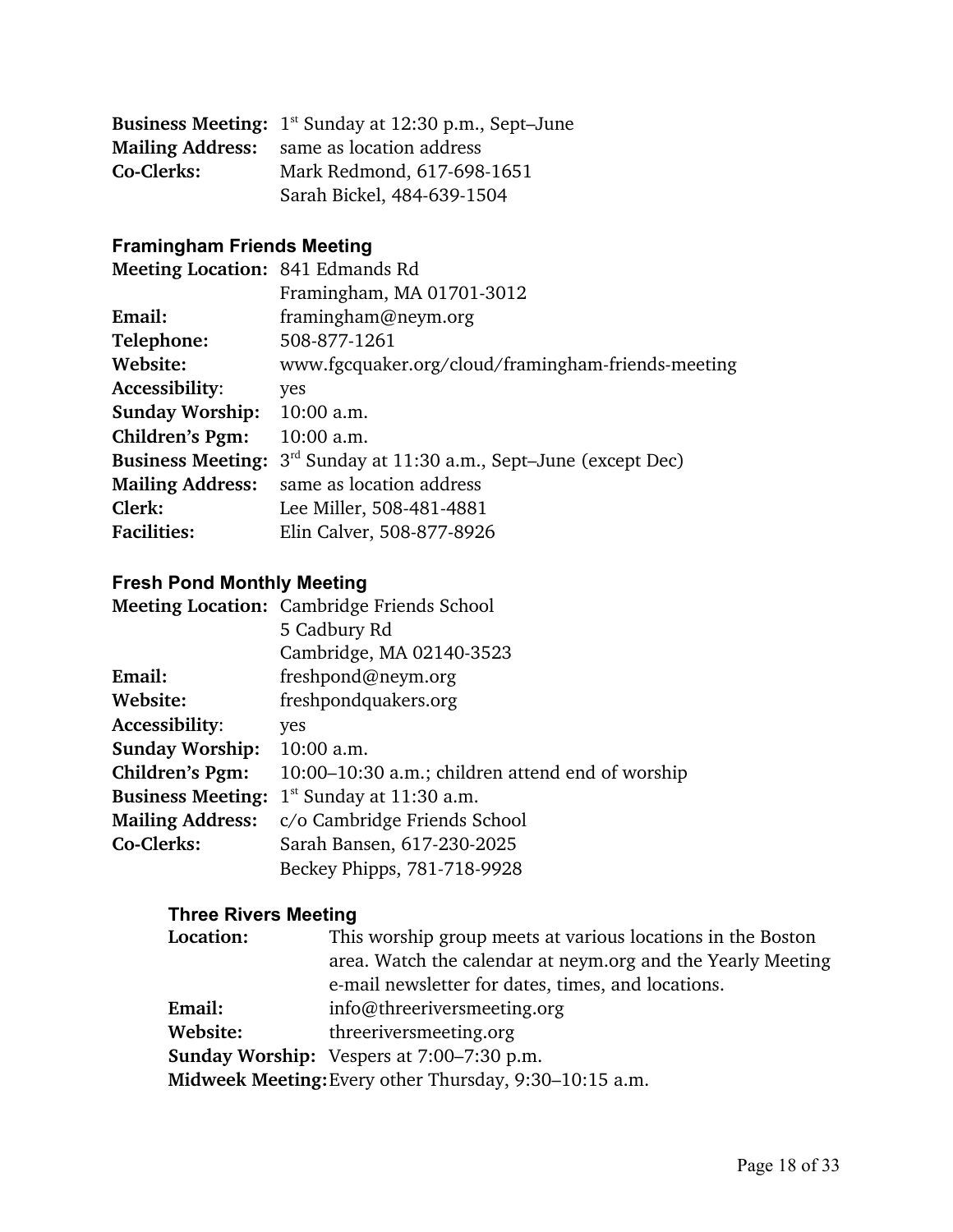|          | Mailing Address: c/o Kristina Keefe-Perry |
|----------|-------------------------------------------|
|          | 35 Gardner St                             |
|          | Arlington, MA 02474-3826                  |
| Contact: | Kristina Keefe-Perry, (831) 345-2349      |

## **Friends Meeting at Cambridge**

| <b>Meeting Location: 5 Longfellow Park</b> |                                                                   |
|--------------------------------------------|-------------------------------------------------------------------|
|                                            | Cambridge, MA 02138-4816                                          |
| Email:                                     | cambridge@neym.org                                                |
| Telephone:                                 | 617-876-6883                                                      |
| Website:                                   | www.fmcquaker.org                                                 |
| Accessibility:                             | Yes                                                               |
| <b>Sunday Worship:</b>                     | 10:30 a.m. & 5:00 p.m.; Family Worship on first Sunday, Oct-June  |
| Children's Pgm:                            | 10:45 a.m., Sept-June; childcare from last Sunday in June through |
|                                            | Labor Day. Children attend first 15 minutes of meeting all year   |
|                                            | Midweek Meeting: Wednesday 8:30–10:00 a.m.                        |
|                                            | <b>Business Meeting:</b> $2^{nd}$ Sunday at 1:15, Sept-June       |
| <b>Mailing Address:</b>                    | same as location address                                          |
| Co-Clerks:                                 | Debby Colgan, 617-964-3629                                        |
|                                            | Jan Nisenbaum, 978-270-5341                                       |
|                                            | Ariel Maddocks, 617-383-4024                                      |
|                                            | Richard Ristow, 617-980-3968                                      |
| <b>Facilities:</b>                         | Kathleen Wooten, 781-640-1269                                     |
|                                            |                                                                   |

## **Brookhaven Worship Group**

|                         | Meeting Location: 1010 Waltham Street |
|-------------------------|---------------------------------------|
|                         | Lexington, MA                         |
| Email:                  | brookhaven@neym.org                   |
| Accessibility:          | yes                                   |
| <b>Sunday Worship:</b>  | 10:30 a.m. call for directions        |
| <b>Mailing Address:</b> | 1010 Waltham St Apt 456               |
|                         | c/o Elisabeth Cotten                  |
|                         | Lexington, MA 02421-8066              |
| Contact:                | Elisabeth Cotten, 781-862-7578        |
|                         |                                       |

## **South Shore Preparative Meeting**

| <b>Meeting Location: Bethel Chapel</b> |                     |
|----------------------------------------|---------------------|
|                                        | 155 Washington St   |
|                                        | Pembroke, MA        |
| Email:                                 | southshore@neym.org |
| <b>Sunday Worship:</b>                 | 10:00 a.m.          |
| Children's Pgm:                        | $10:00$ a.m.        |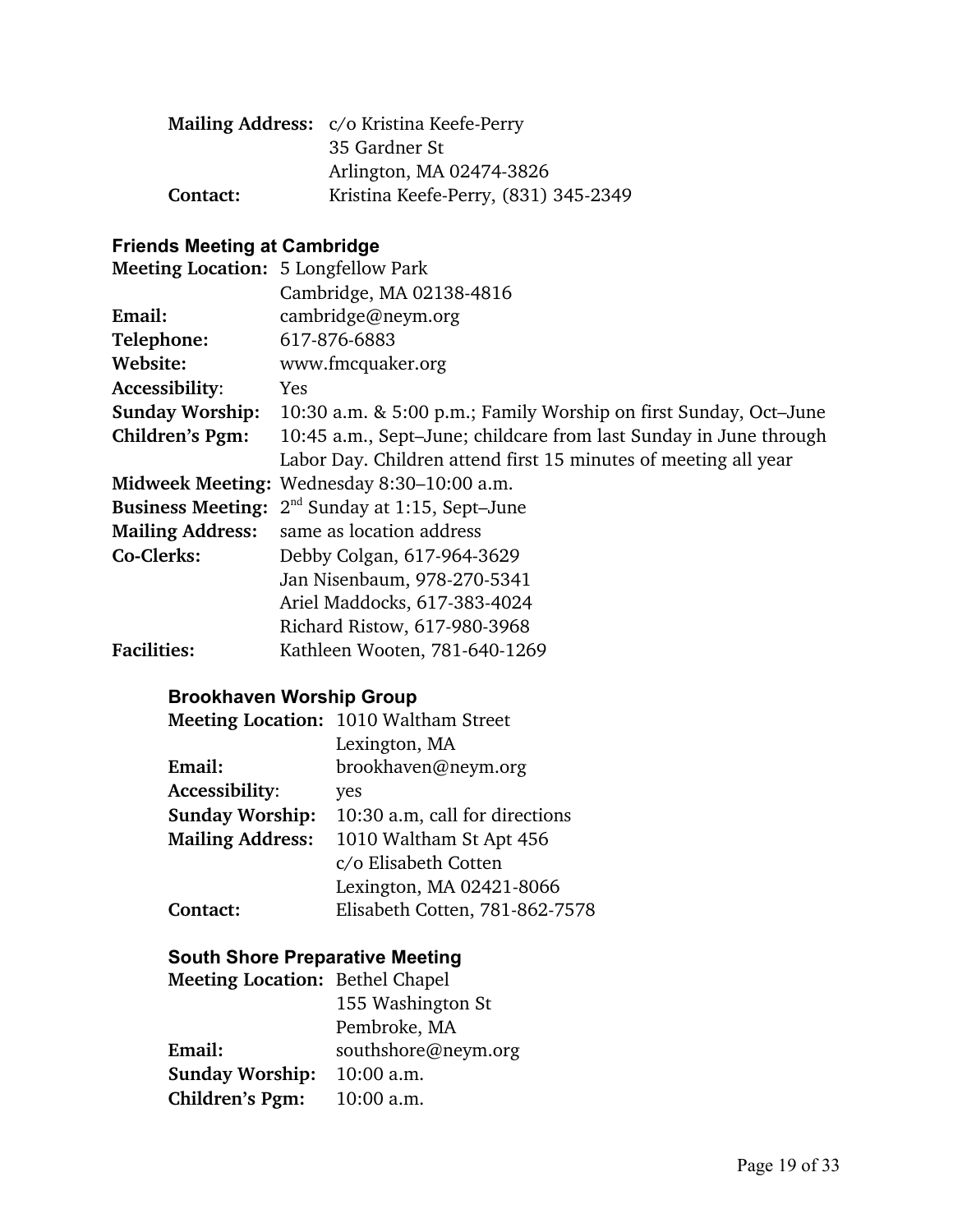| Mailing Address: 607 Decelle Dr |                         |
|---------------------------------|-------------------------|
|                                 | c/o Joanne Heffernan    |
|                                 | Randolph, MA 02368-5620 |

#### **Lawrence Monthly Meeting**

|                          | Meeting Location: Forest Street Union Church                    |
|--------------------------|-----------------------------------------------------------------|
|                          | 15 Forest St                                                    |
|                          | Methuen, MA                                                     |
| Email:                   | lawrence@neym.org                                               |
| Website:                 | www.lawrence-andover-quakers.org                                |
| Accessibility:           | yes                                                             |
| <b>Sunday Worship:</b>   | 6:30 p.m.                                                       |
| Children's Pgm:          | 6:30 p.m.; please call or email if visiting with small children |
| <b>Business Meeting:</b> | $3rd$ Sunday (usually)                                          |
| <b>Mailing Address:</b>  | 84 High Plain Rd                                                |
|                          | c/o Janice Sifferlen                                            |
|                          | Andover, MA 01810-3328                                          |
| Clerk:                   | Ralph Gentile, 978-475-5752                                     |
| Contact:                 | Janice Sifferlen, 978-688-4838                                  |
|                          |                                                                 |

## **North Shore Friends Meeting**

|                          | <b>Meeting Location: Glen Urquhart School</b> |
|--------------------------|-----------------------------------------------|
|                          | 74 Hart St                                    |
|                          | Beverly Farms, MA                             |
| Email:                   | northshore@neym.org                           |
| Accessibility:           | Yes                                           |
| <b>Sunday Worship:</b>   | $10:00$ a.m.                                  |
| Children's Pgm:          | 10:00 a.m. for school yr; infant childcare    |
| <b>Business Meeting:</b> | $1st$ Sunday at 11:30 a.m.                    |
| <b>Mailing Address:</b>  | c/o Paul Kelly                                |
|                          | 109 Hale St                                   |
|                          | Beverly, MA 01915-4633                        |
| Clerk:                   | Sylvia Vriesendorp, 978-526-4534              |
| Contact:                 | Stephen Bates, 978-526-1443                   |

## **Wellesley Monthly Meeting**

| <b>Meeting Location: 26 Benvenue St</b> |                                   |
|-----------------------------------------|-----------------------------------|
|                                         | Wellesley, MA 02482-7404          |
| Email:                                  | clerk@wellesleyfriendsmeeting.org |
| Telephone:                              | 781-237-0268                      |
| Website:                                | wellesleyfriendsmeeting.org       |
| Accessibility:                          | yes                               |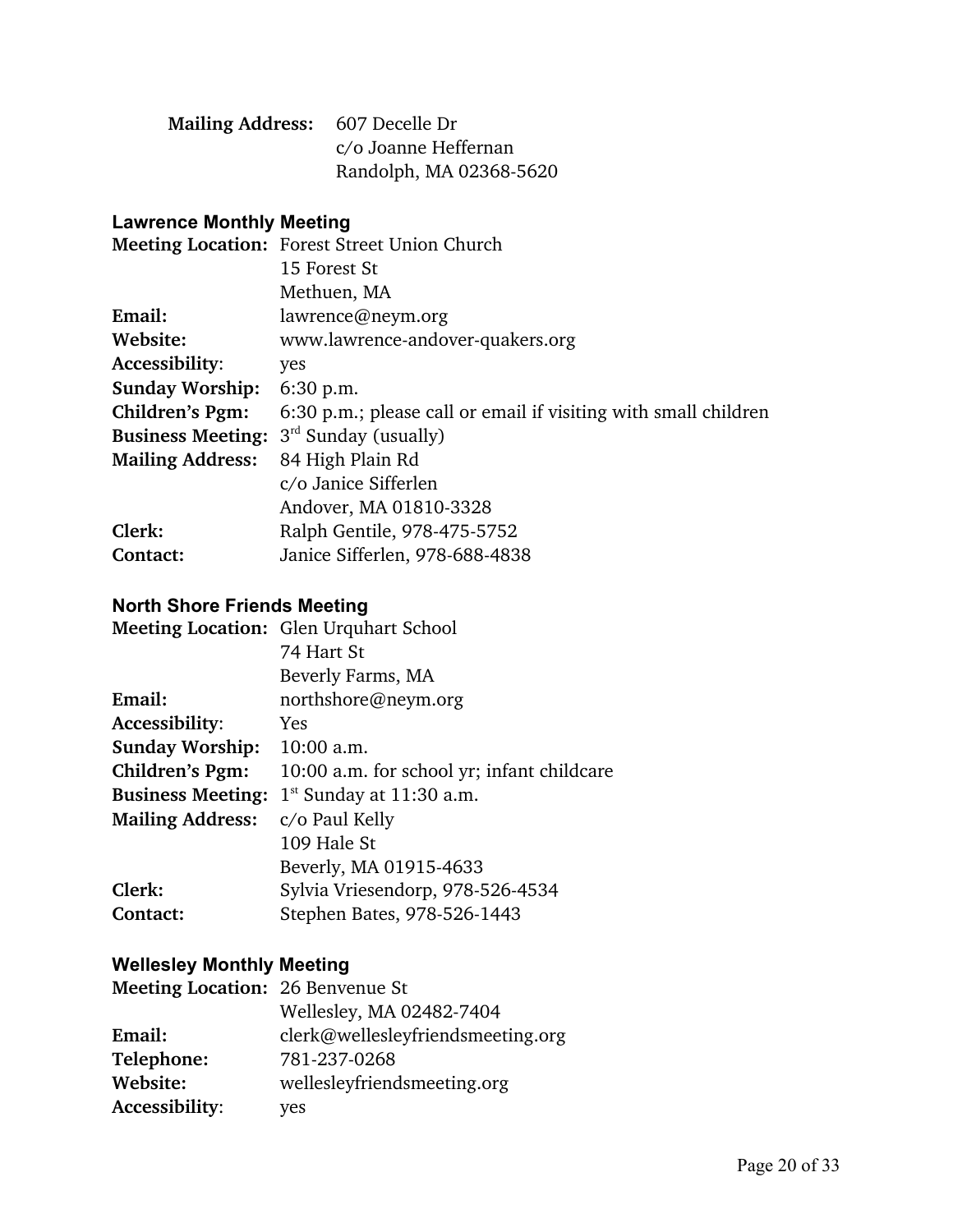| <b>Sunday Worship:</b>  | 10:30 a.m., all ages religious education at 9:30 a.m.                                                    |
|-------------------------|----------------------------------------------------------------------------------------------------------|
| Children's Pgm:         | 9:30 a.m., childcare provided during worship, nursery care all                                           |
|                         | morning                                                                                                  |
|                         | Midweek Meeting: online, Wednesday at 10:30 a.m.                                                         |
|                         | Business Meeting: 2 <sup>nd</sup> Thursday at 7:30 p.m. during EDT; 2 <sup>nd</sup> Sunday at 12:15 p.m. |
|                         | during EST                                                                                               |
| <b>Mailing Address:</b> | same as location address                                                                                 |
| Clerk:                  | Esther Wheeler, 508-651-1593                                                                             |
| <b>Facilities:</b>      | Harry Snyder, 508-650-1912                                                                               |
|                         |                                                                                                          |

# **Norfolk Recognized Meeting**

|                         | Meeting Location: Massachusetts Correctional Institution        |  |
|-------------------------|-----------------------------------------------------------------|--|
|                         | 2 Clark St                                                      |  |
|                         | Norfolk, MA                                                     |  |
| Accessibility:          | No.                                                             |  |
| <b>Sunday Worship:</b>  | 6:00 p.m. Must call (not email) contact 2 weeks ahead; visitors |  |
|                         | welcome                                                         |  |
| <b>Mailing Address:</b> | 324 Washington St Apt 303                                       |  |
|                         | c/o Marguerite Helen Hasbrouck                                  |  |
|                         | Wellesley, MA 02481-4941                                        |  |
| Contact:                | Marguerite Helen, 781-235-2804                                  |  |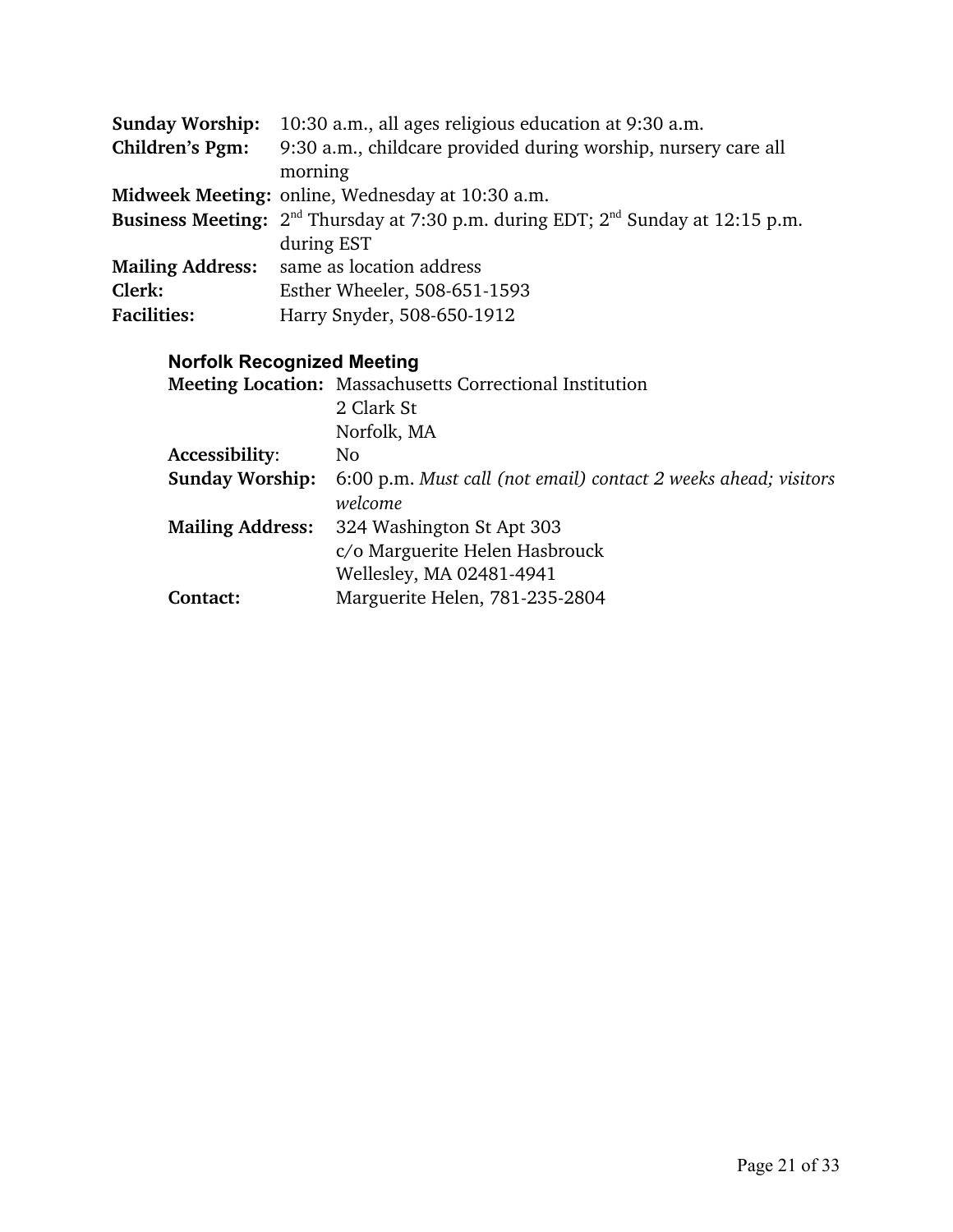# **Sandwich Quarterly Meeting**

| Clerk:     | Lee Hamilton, 508-241-3995 |
|------------|----------------------------|
| Email:     | Southeastqm@neym.org       |
| Treasurer: | Andrew Lizak, 508-675-4172 |

## **Allen's Neck Monthly Meeting**

| Meeting Location: 739 Horseneck Rd            |  |
|-----------------------------------------------|--|
| Dartmouth, MA 02748-1051                      |  |
| allensneckfriendsmeeting@gmail.com            |  |
| 508-636-8910                                  |  |
| yes                                           |  |
| 9:00 a.m. summer; 10:00 a.m. winter           |  |
| childcare and First Day School during worship |  |
| $4th$ Sunday at 10:30 a.m., except Nov & Dec  |  |
| same as location address                      |  |
| Marilyn Packard-Luther, 508-636-2460          |  |
| Diana Mendes, 781-859-9439                    |  |
|                                               |  |

#### **Dartmouth at Smith Neck Monthly Meeting**

|                          | Meeting Location: 594 Smith Neck Rd |
|--------------------------|-------------------------------------|
|                          | South Dartmouth, MA 02748-1502      |
| Email:                   | dartmouthsmithneck@neym.org         |
| Telephone:               | 508-997-8372                        |
| Accessibility:           | yes                                 |
| <b>Sunday Worship:</b>   | 10:00 a.m.                          |
| Children's Pgm:          | 10:00 a.m.                          |
| <b>Business Meeting:</b> | $1st$ Sunday at 11:00 a.m.          |
| <b>Mailing Address:</b>  | same as location address            |
| Co-Clerks:               | Carole Cannan, 508-994-5108         |
|                          | Deborah Reid, 508-993-4851          |

## **Apponegansett Worship Group**

| <b>Meeting Location: 856 Russells Mills Rd</b> |
|------------------------------------------------|
| S. Dartmouth, MA                               |
| <b>Sunday Worship:</b> 8:30 a.m., summers only |
| Mailing Address: c/o Dartmouth Friends Meeting |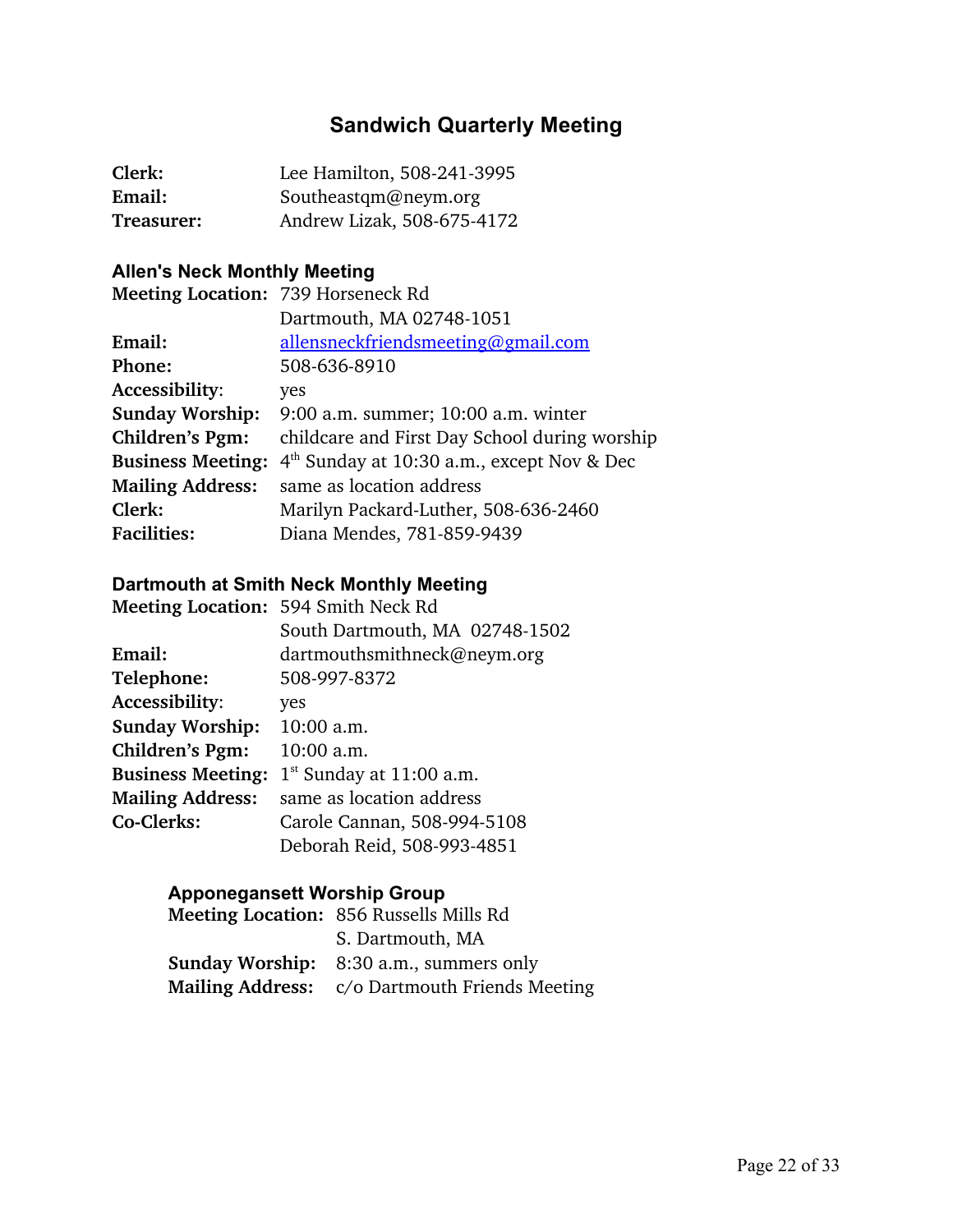## **Martha's Vineyard Monthly Meeting**

|                              | Meeting Location: Good Shepherd Parish Center            |
|------------------------------|----------------------------------------------------------|
|                              | 55 School St                                             |
|                              | Oak Bluffs, MA                                           |
| Email:                       | marthasvineyard@neym.org                                 |
| Website:                     | www.fgcquaker.org/cloud/marthas-vineyard-friends-meeting |
| Accessibility:               | <b>Yes</b>                                               |
| Sunday Worship: 10:00 a.m.   |                                                          |
| Children's Pgm: call ahead   |                                                          |
|                              | Midweek Meeting: Wednesday noon; call ahead              |
|                              | Business Meeting: First Sunday 11:00 a.m.                |
| Mailing Address: PO Box 1353 |                                                          |
|                              | Vineyard Haven, MA 02568-0905                            |
| Co-Clerks:                   | Bruce Nevin, 508-627-8536                                |
|                              | Sarah Nevin, 508-627-8536                                |

## **Mattapoisett Monthly Meeting**

| <b>Meeting Location: 103 Marion Rd</b> |                                                          |
|----------------------------------------|----------------------------------------------------------|
|                                        | Mattapoisett, MA                                         |
| Email:                                 | mattapoisett@neym.org                                    |
| Telephone:                             | 508-758-9625                                             |
| Website:                               | www.mattapoisettquakers.org                              |
| Accessibility:                         | yes                                                      |
| <b>Sunday Worship:</b>                 | $10:00$ a.m.                                             |
| Children's Pgm:                        | childcare available with advance notice                  |
|                                        | <b>Midweek Meeting:</b> Wednesday evenings; all for time |
| <b>Business Meeting:</b>               | at the call of the clerk                                 |
| <b>Mailing Address:</b>                | <b>PO Box 795</b>                                        |
|                                        | Mattapoisett, MA 02739-0795                              |
| Clerk:                                 | Deena Kinsky, 508-291-2055                               |
| Contact:                               | Edward Sefranka, 508-280-8831                            |

## **Barnstable Friends Meeting (Preparative)**

| <b>Meeting Location: 2 Doctor Lords Rd</b> |                                 |
|--------------------------------------------|---------------------------------|
|                                            | East Dennis, MA 02641           |
| Email:                                     | barnstable@neym.org             |
| Website:                                   | quakersofthelight.blogspot.com/ |
| Accessibility:                             | no                              |
| <b>Sunday Worship:</b>                     | 10:00 a.m.                      |
| Children's Pgm:                            | contact for details             |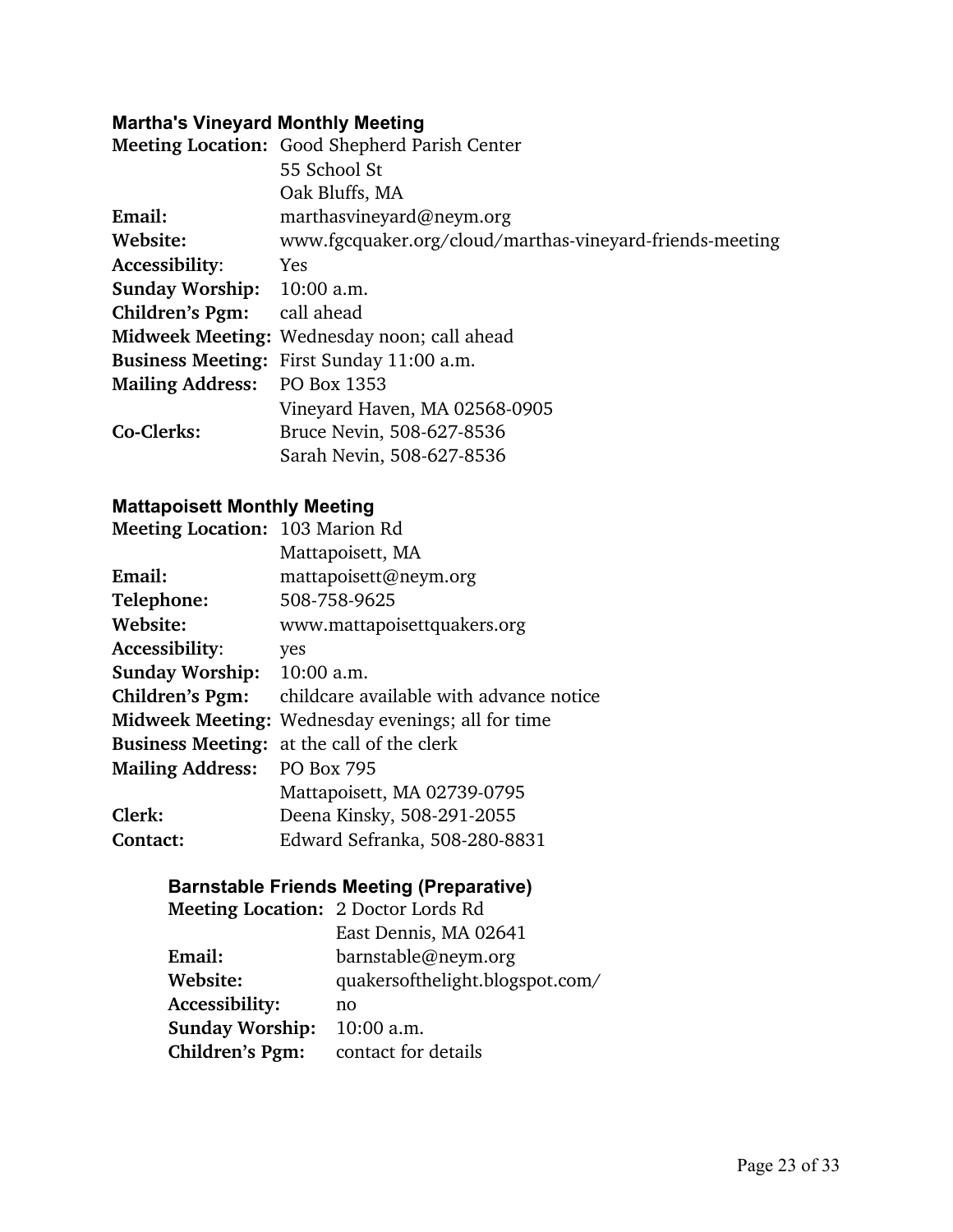| Mailing Address: PO Box 1467 |                                   |
|------------------------------|-----------------------------------|
|                              | East Dennis, MA 02648-            |
| Contact:                     | Rachel Carey-Harper, 508-385-9708 |

#### **Nantucket Worship Group**

| <b>Meeting Location: 7 Fair St</b> |                               |
|------------------------------------|-------------------------------|
|                                    | Nantucket, MA                 |
| Email:                             | nantucket@neym.org            |
| <b>Sunday Worship:</b>             | $10:00$ a.m.                  |
| <b>Mailing Address:</b>            | PO Box 606                    |
|                                    | c/o Patience Killen           |
|                                    | Nantucket, MA 02554-0606      |
| Contact:                           | Patience Killen, 508-325-2625 |

#### **New Bedford Monthly Meeting**

| <b>Meeting Location: 83 Spring St</b> |                                 |
|---------------------------------------|---------------------------------|
|                                       | New Bedford, MA 02740-5934      |
| Email:                                | newbedford@neym.org             |
| Telephone:                            | 508-990-0710                    |
| Accessibility:                        | yees                            |
| <b>Sunday Worship:</b>                | 10:00 a.m.                      |
| <b>Business Meeting:</b>              | $1st$ Sunday at 11:00 a.m.      |
| <b>Mailing Address:</b>               | same as location address        |
| Clerk:                                | Robert Ransbottom, 508-971-0314 |
|                                       |                                 |

#### **Sandwich Monthly Meeting**

|                          | Meeting Location: Meets only for business; location rotates |
|--------------------------|-------------------------------------------------------------|
| Email:                   | sandwichmm@neym.org                                         |
| Website:                 | www.capecodquakers.org                                      |
| <b>Business Meeting:</b> | $1st$ Sunday at noon                                        |
|                          | Mailing Address: 174 Woods Hole Rd                          |
|                          | c/o Eric Edwards                                            |
|                          | Falmouth, MA 02540-1622                                     |
| Clerk:                   | Eric Edwards, 508-548-1494                                  |

#### **East Sandwich Preparative Meeting**

| <b>Meeting Location: 6 Quaker Rd</b> |                       |
|--------------------------------------|-----------------------|
|                                      | East Sandwich, MA     |
| Email:                               | eastsandwich@neym.org |
| Telephone:                           | 508-888-4181          |
| Website:                             | capecodquakers.org    |
| Accessibility:                       | yes                   |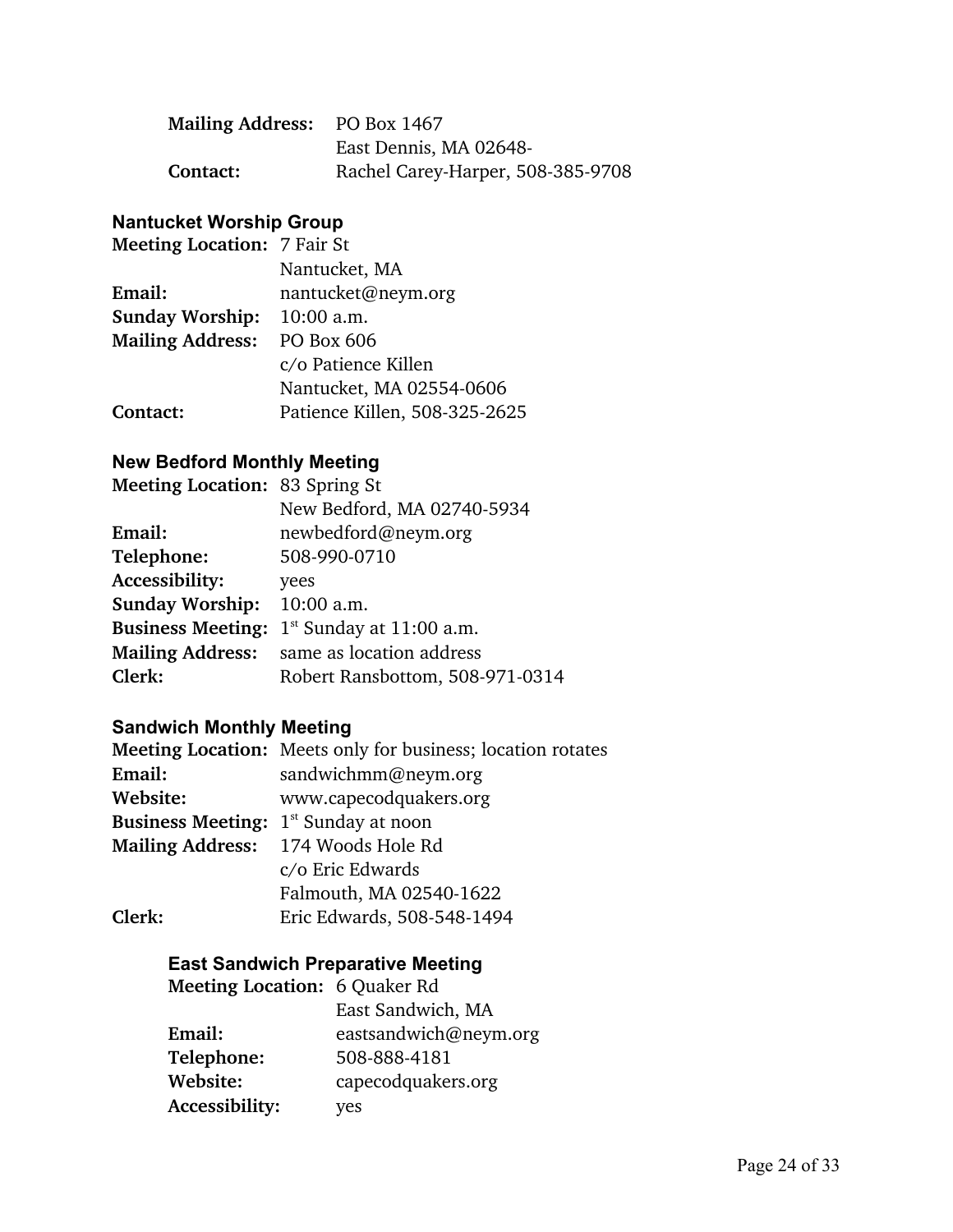| Sunday Worship: 10:00 a.m.  |                                                   |
|-----------------------------|---------------------------------------------------|
|                             | <b>Business Meeting: see Sandwich Monthly Mtg</b> |
| Mailing Address: PO Box 198 |                                                   |
|                             | East Sandwich, MA 02537-0198                      |
| Co-Clerks:                  | Ann Prentice, 508-747-2889                        |
|                             | Linda Holton, 508-419-1619                        |

## **West Falmouth Preparative Meeting**

| Meeting Location: 572 W. Falmouth Hwy |
|---------------------------------------|
| West Falmouth, MA                     |
| westfalmouth@neym.org                 |
| 508-398-3773                          |
| www.capecodquakers.org                |
| <b>Yes</b>                            |
| 10:00 a.m.                            |
| 10:15 a.m., most weeks                |
| see Sandwich Monthly Mtg              |
| <b>PO Box 720</b>                     |
| West Falmouth, MA 02574-0720          |
| Fran Lightsom, 508-548-9186           |
| Molly Cornell, 508-540-7652           |
|                                       |

# **Yarmouth Preparative Meeting**

| <b>Meeting Location:</b> | 58 N Main St                  |
|--------------------------|-------------------------------|
|                          | South Yarmouth, MA 02664-3149 |
| Email:                   | yarmouth@neym.org             |
| Telephone:               | 508-398-3773                  |
| Accessibility:           | Yes                           |
| Sunday Worship:          | 10:00 a.m.                    |
| Children's Pgm:          | 4:00–5:00 p.m. Friday         |
| <b>Business Meeting:</b> | see Sandwich Monthly Mtg      |
| <b>Mailing Address:</b>  | same as location address      |
| Clerk:                   | Patricia Harvey, 508-428-1673 |
| Contact:                 | Barb Lambdin, 717-798-2648    |
|                          |                               |

## **Westport Monthly Meeting**

| Meeting Location: 938 Main Rd |                                |
|-------------------------------|--------------------------------|
|                               | Westport, MA                   |
| Email:                        | westport@neym.org              |
| Telephone:                    | 508-636-4963                   |
| Website:                      | www.westportfriendsmeeting.org |
| Accessibility:                | yes                            |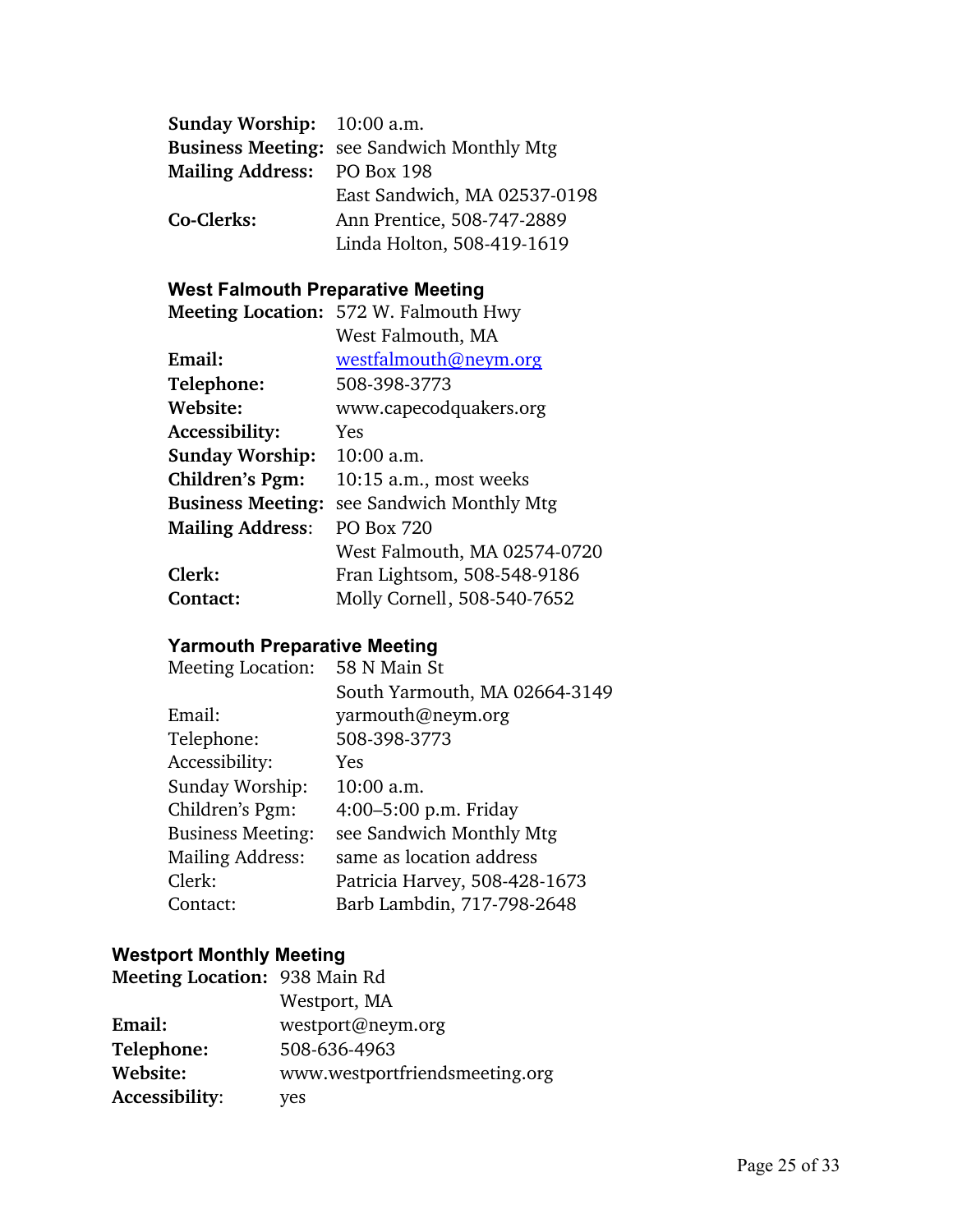| <b>Sunday Worship:</b> 10:00 a.m. |                                                           |
|-----------------------------------|-----------------------------------------------------------|
|                                   | <b>Children's Pgm:</b> childcare available during worship |
|                                   | Midweek Meeting: Wednesday at 3:30 p.m. online            |
|                                   | <b>Business Meeting:</b> check with clerk for time        |
| Mailing Address: PO Box 3707      |                                                           |
|                                   | Westport, MA 02790-0745                                   |
| Clerk:                            | Betty Ann Lee, 508-994-1638                               |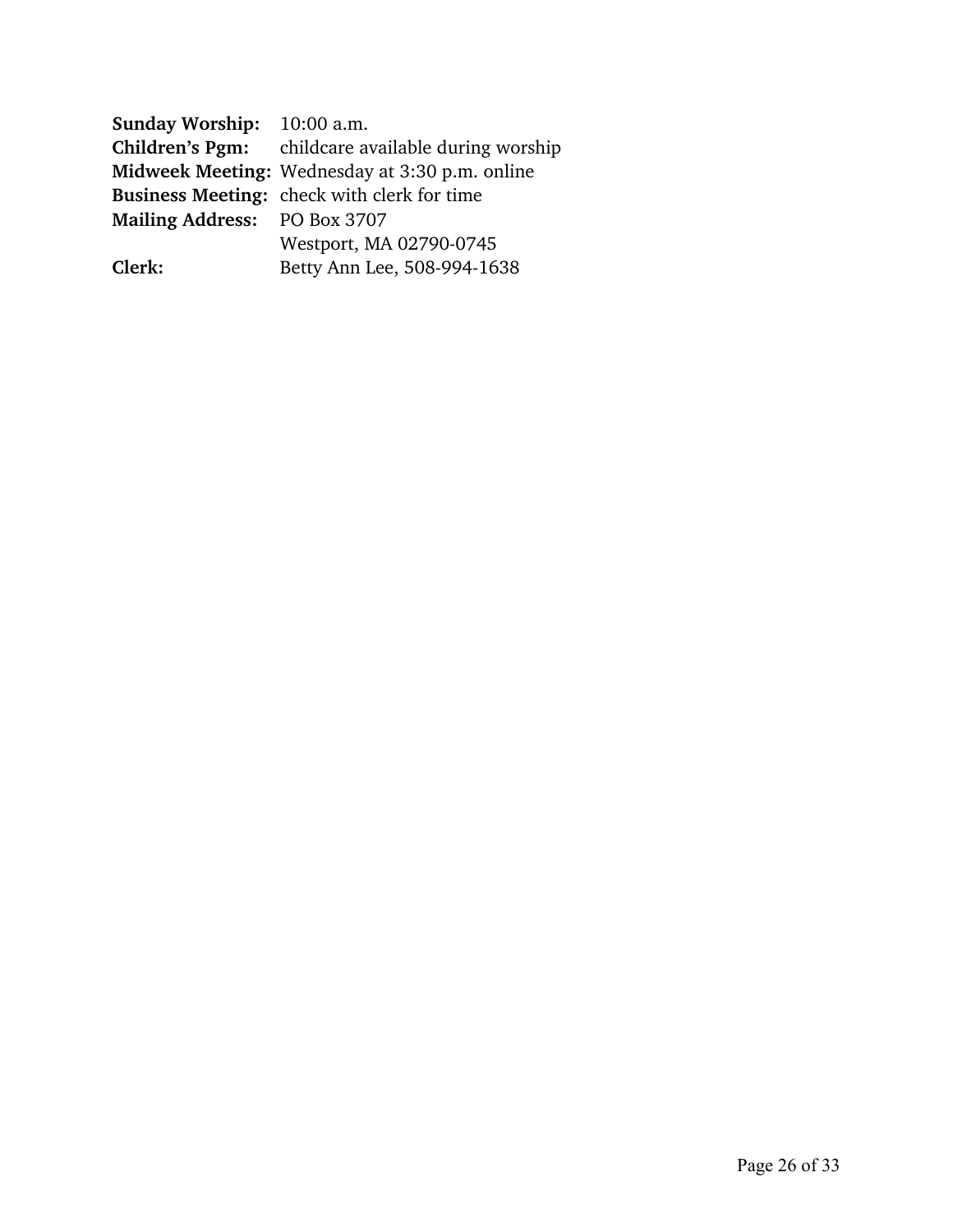# **Southeast Quarterly Meeting**

| Clerk:     | Beth Hanson, 860-536-0060   |
|------------|-----------------------------|
| Email:     | southeastqm@neym.org        |
| Treasurer: | Peter Swaszek, 401-884-5942 |

# **Providence Monthly Meeting**

| <b>Meeting Location: 99 Morris Ave</b> |                                                                                  |
|----------------------------------------|----------------------------------------------------------------------------------|
|                                        | Providence, RI 02906-2315                                                        |
| Email:                                 | clerk@providencefriends.org                                                      |
| Telephone:                             | 401-331-4218                                                                     |
| Website:                               | providencefriends.org                                                            |
| Accessibility:                         | yes                                                                              |
| Sunday Worship: 10:00 a.m.             |                                                                                  |
| <b>Children's Pgm:</b>                 | $10:15$ a.m.                                                                     |
|                                        | <b>Midweek Meeting:</b> Wednesday noon at Brown University Office of Chaplains & |
|                                        | Religious Life, Robinson Hall #409                                               |
|                                        | <b>Business Meeting:</b> $2^{nd}$ Sunday at noon, except July & Aug              |
|                                        | Sept, Oct, May & June Business Meetings held at Saylesville                      |
| <b>Mailing Address:</b>                | same as location address                                                         |
| Clerk:                                 | Vicky Ekk, 508-243-2612                                                          |
| <b>Facilities:</b>                     | Nina Berry, 401-383-6794                                                         |

## **Conanicut Friends Meeting-Indulged**

|                         | Meeting Location: May through Oct at North Rd & Weeden Ln |
|-------------------------|-----------------------------------------------------------|
|                         | Jamestown, RI                                             |
|                         | Nov through April at Quest Montessori School              |
|                         | 1150 Boston Neck Rd                                       |
|                         | Narragansett, RI                                          |
| Email:                  | conanicut@neym.org                                        |
| Telephone:              | 401-423-9122                                              |
| Website:                | providencefriends.org                                     |
| Accessibility:          | School, yes                                               |
| <b>Sunday Worship:</b>  | $10:30$ a.m.                                              |
| <b>Mailing Address:</b> | 18 Constellation Ct                                       |
|                         | c/o Marcia Lindsay                                        |
|                         | Jamestown, RI 02835-1818                                  |
| Contacts:               | Marcia Lindsay, 401-423-9122                              |
|                         | Jan Shapin, 401-667-3712                                  |
|                         |                                                           |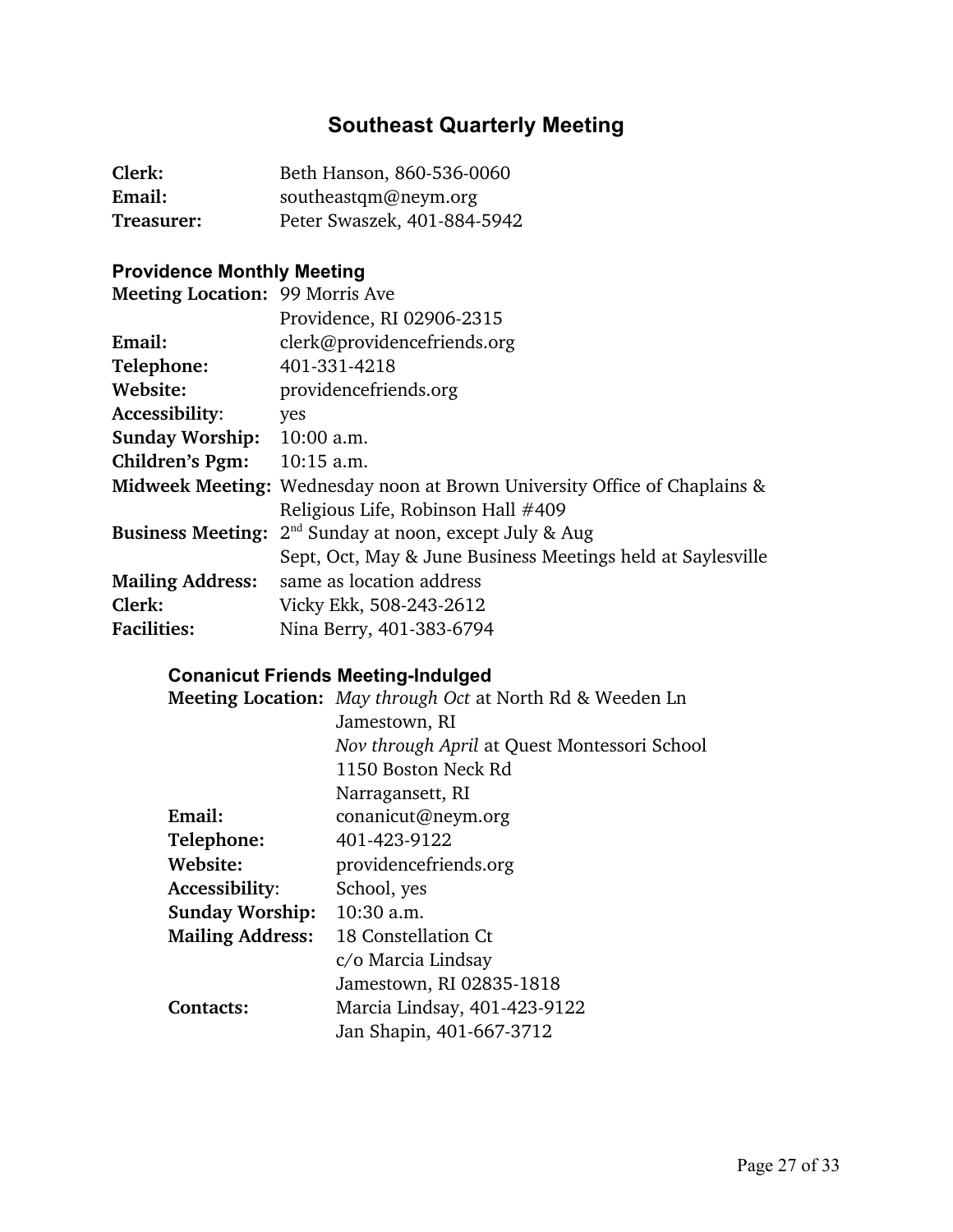#### **Smithfield Monthly Meeting**

|                          | Meeting Location: 108 Smithfield Rd (Rt 146 A) |
|--------------------------|------------------------------------------------|
|                          | Woonsocket, RI 02895-6283                      |
| Email:                   | smithfield@neym.org                            |
| Telephone:               | 401-762-5726                                   |
| Website:                 | smithfieldmeeting.org                          |
| Accessibility:           | yes, ramp                                      |
| <b>Sunday Worship:</b>   | 10:30 a.m.                                     |
| Children's Pgm:          | 10:30 a.m.                                     |
| <b>Business Meeting:</b> | $1st$ Sunday at noon                           |
| <b>Mailing Address:</b>  | same as location address                       |
| Clerk:                   | Kathy Malin, 401-450-5630                      |

#### **Westerly Monthly Meeting**

| <b>Meeting Location: 57 Elm St</b> |                                                                |
|------------------------------------|----------------------------------------------------------------|
|                                    | Westerly, RI 02891-2136                                        |
| Email:                             | info@westerlyfriends.org                                       |
| Telephone:                         | 401-474-9635                                                   |
| Website:                           | westerlyfriends.org                                            |
| Accessibility:                     | Yes                                                            |
| Sunday Worship: 10:30 a.m.         |                                                                |
| Children's Pgm:                    | 10:30 a.m.; call to confirm                                    |
|                                    | Midweek Meeting: Meeting for Healing, $3rd$ Thursday 6:30 p.m. |
|                                    | <b>Business Meeting:</b> $2^{nd}$ Sunday 9:00 a.m.             |
|                                    | Mailing Address: same as location address                      |
| Clerk:                             | Beth Hansen, 860-536-0060                                      |

# **Worcester Friends Meeting**

| <b>Meeting Location: 901 Pleasant St</b> |                                        |
|------------------------------------------|----------------------------------------|
|                                          | Worcester, MA                          |
| Email:                                   | info@worcesterfriendsmeeting.org       |
| Telephone:                               | 508-754-3887                           |
| Website:                                 | www.worcesterfriendsmeeting.org        |
| Accessibility:                           | yes                                    |
| <b>Sunday Worship:</b>                   | 11:00 a.m.                             |
| Children's Pgm:                          | 11:00 a.m.; please call ahead          |
|                                          | Midweek Meeting: Saturday at 11:00 a.m |
| <b>Business Meeting:</b>                 | $2nd$ Sunday at 9:00 a.m.              |
| <b>Mailing Address:</b>                  | same as location address               |
| Clerk:                                   | Daron Barnard, 508-854-4792            |
| Contact:                                 | Mary Chenaille, 508-873-0881           |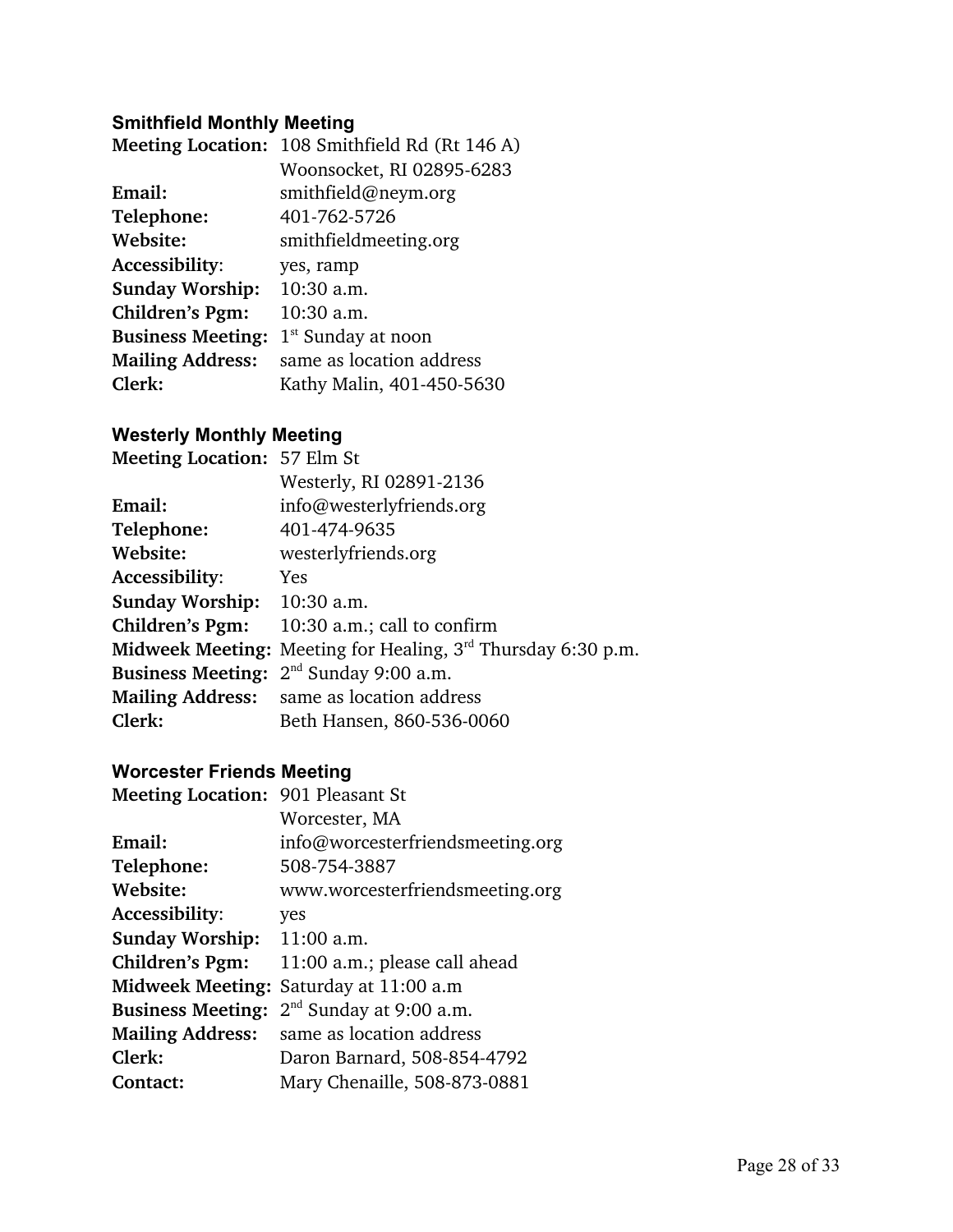# **Vassalboro Quarterly Meeting**

| Clerk:     | Margaret Marshall, 207-944-7016  |
|------------|----------------------------------|
| Contacts:  | Carole Beal, 207-266-0664        |
|            | Janet Hough, 207-370-1436        |
| Email:     | Vassalboroqm@neym.org            |
| Treasurer: | Cynthia Harkelroad, 207-666-3868 |

## **Acadia Monthly Meeting**

|                          | <b>Meeting Location:</b> Neighborhood House |
|--------------------------|---------------------------------------------|
|                          | 1 Kimball Rd                                |
|                          | Northeast Harbor, ME                        |
| Email:                   | acadia@neym.org                             |
| Accessibility:           | yes                                         |
| <b>Sunday Worship:</b>   | $9:00$ a.m.                                 |
| <b>Business Meeting:</b> | 3 <sup>rd</sup> Sunday at 10:30 a.m.        |
| <b>Mailing Address:</b>  | PO Box 21                                   |
|                          | Bar Harbor, ME 04609-0021                   |
| Clerk:                   | Mary Booher, 207-664-9548                   |

#### **Belfast Area Friends Meeting**

|                            | <b>Meeting Location:</b> The Lounge at the First Baptist Church |
|----------------------------|-----------------------------------------------------------------|
|                            | 95 High Street                                                  |
|                            | Belfast, ME                                                     |
| Email:                     | belfast@neym.org                                                |
| Accessibility:             | <b>Yes</b>                                                      |
| Sunday Worship: 11:00 a.m. |                                                                 |
| Children's Pgm:            | childcare during worship                                        |
| <b>Midweek Meeting:</b>    | Wednesday at 4:00 p.m., online                                  |
| <b>Business Meeting:</b>   | $2nd$ Sunday, after worship                                     |
| <b>Mailing Address:</b>    | c/o Valerie Tate                                                |
|                            | 14 Cobe Rd                                                      |
|                            | Northport, ME 04849                                             |
| Co-Clerks:                 | Valerie Tate, 240-330-5515                                      |
|                            | Jean Goldfine, 207-338-3080                                     |
|                            | Diane Oltarzewski, 207-338-1502                                 |
|                            |                                                                 |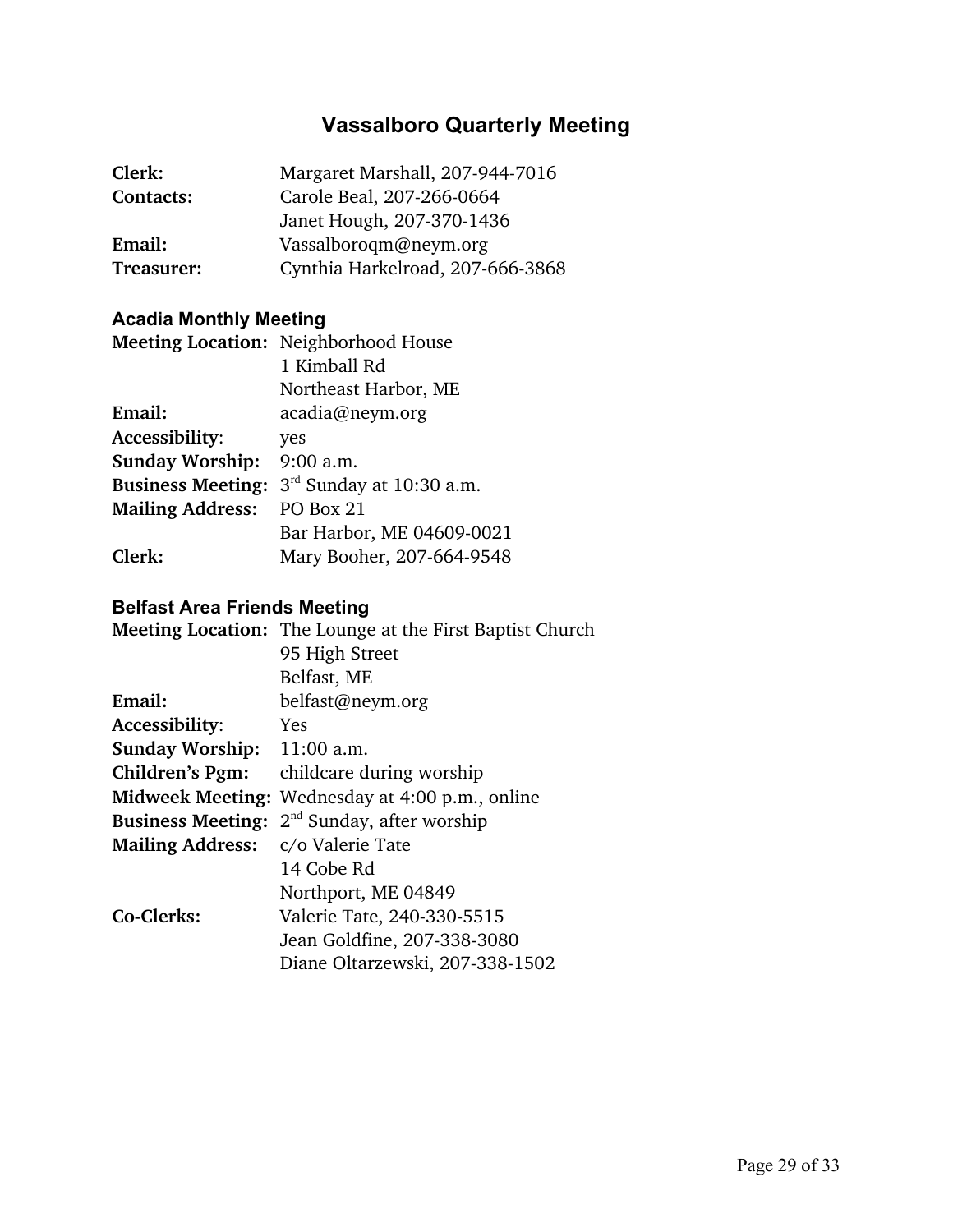## **China Monthly Meeting**

|                               | Meeting Location: South China Community Church      |
|-------------------------------|-----------------------------------------------------|
|                               | China, ME                                           |
| Email:                        | china@neym.org                                      |
| Telephone:                    | 207-318-7770                                        |
|                               | <b>Sunday Worship:</b> $2^{nd}$ Sunday at 3:00 p.m. |
| <b>Business Meeting:</b>      | at the call of the clerk                            |
| Mailing Address: 57 Arnold Rd |                                                     |
|                               | c/o Jean Dempster                                   |
|                               | South China, ME 04358-5030                          |
| Clerk:                        | Jean Dempster, 207-445-4188                         |

#### **Cobscook Monthly Meeting**

| <b>Meeting Location:</b> Rte 189 |                                               |
|----------------------------------|-----------------------------------------------|
|                                  | Whiting, ME                                   |
| Email:                           | cobscook@neym.org                             |
| Accessibility:                   | Yes                                           |
| <b>Sunday Worship:</b>           | $10:00$ a.m.                                  |
| Children's Pgm:                  | 10:00 a.m. once a month; childcare on request |
| <b>Business Meeting:</b>         | $2nd$ Sunday at 11:30 a.m.                    |
| <b>Mailing Address:</b>          | PO Box 11                                     |
|                                  | Whiting, ME 04691-0011                        |
| Co-Clerks:                       | Beth Clifford, 207-214-4988                   |
|                                  | Janet Weston, 207-733-4821                    |
| <b>Facilities:</b>               | Dick Hoyt, 207-733-2068                       |

## **Eggemoggin Reach Monthly Mtg**

|                          | <b>Meeting Location:</b> May–Oct at Sargentville Chapel |
|--------------------------|---------------------------------------------------------|
|                          | Rt 175, Sargentville, ME                                |
|                          | Nov-Apr at Benjamin River Apts, Common Rm               |
|                          | Rt 175, Sedgwick, ME                                    |
| Email:                   | eggemoggin@neym.org                                     |
| Accessibility:           | Call ahead                                              |
| <b>Sunday Worship:</b>   | $10:00$ a.m.                                            |
| <b>Business Meeting:</b> | $3rd$ Sunday at 11:30 a.m.                              |
| <b>Mailing Address:</b>  | 512 Sunshine Rd                                         |
|                          | c/o Kathy Githens                                       |
|                          | Deer Isle, ME 04627-3626                                |
| Clerk:                   | Kathy Githens, 207-348-6251                             |
| Contact:                 | Nancy Boothby, 207-359-2050                             |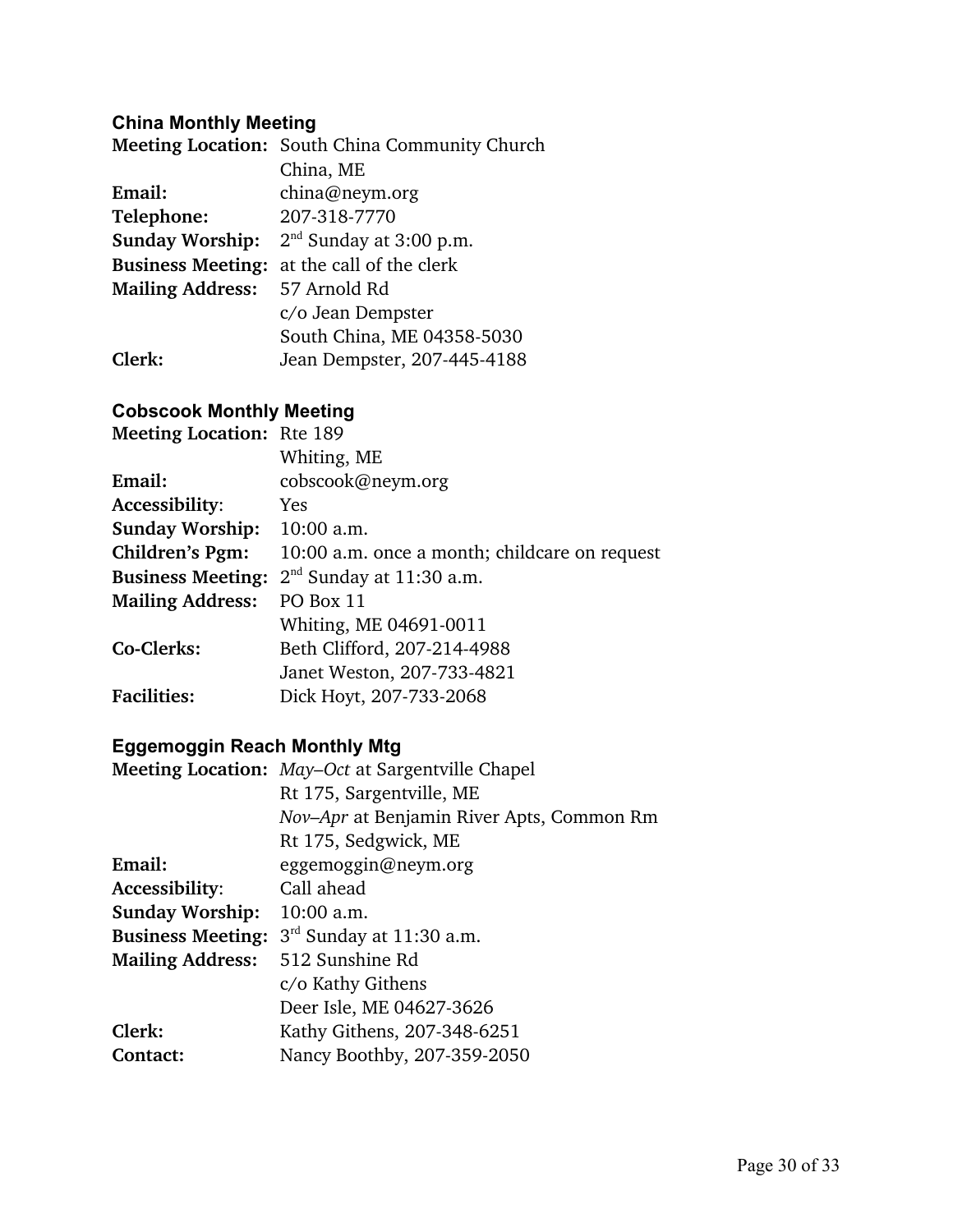## **Farmington Monthly Meeting**

| <b>Meeting Location: Holman House</b> |                           |
|---------------------------------------|---------------------------|
|                                       | next to 227 Main St       |
|                                       | Farmington, ME            |
| Email:                                | farmington@neym.org       |
| Website:                              | facebook.com/fmmoq        |
| Telephone:                            | 207-778-3168              |
| <b>Accessibility:</b>                 | Yes                       |
| <b>Sunday Worship:</b>                | 10:30 a.m.                |
| Children's Pgm:                       | $10:30$ a.m.              |
| <b>Business Meeting:</b>              | 11:15 a.m., as scheduled  |
| <b>Mailing Address:</b>               | 227 Main St               |
|                                       | Farmington, ME 04938-1910 |
| Clerk:                                | Mark Rains, 207-293-3967  |

## **Megunticook Worship Group**

|                         | Meeting Location: Vesper Hill Children's Chapel |
|-------------------------|-------------------------------------------------|
|                         | Chapel Road                                     |
|                         | Rockport, ME                                    |
| Email:                  | megunticook@neym.org                            |
| Accessibility:          | No                                              |
| <b>Sunday Worship:</b>  | 9:00 a.m., June-Sept only                       |
| <b>Mailing Address:</b> | 17 Grove St                                     |
|                         | c/o Diane Kirkman                               |
|                         | Camden, ME 04843-1606                           |
| Contact:                | Diane Kirkman, 207-236-9078                     |

#### **Midcoast Monthly Meeting**

| Meeting Location: 77 Belvedere Rd |                                      |
|-----------------------------------|--------------------------------------|
|                                   | Damariscotta, ME                     |
| Email:                            | midcoast@neym.org                    |
| Telephone:                        | 207-563-3757                         |
| Website:                          | www.midcoastfriendsmeeting.org/      |
| Accessibility:                    | <b>Yes</b>                           |
| <b>Sunday Worship:</b>            | 10:00 a.m.                           |
| <b>Midweek Meeting:</b>           | 10:00 a.m.                           |
| <b>Business Meeting:</b>          | 3 <sup>rd</sup> Sunday at 11:30 a.m. |
| <b>Mailing Address:</b>           | <b>PO Box 714</b>                    |
|                                   | Damariscotta, ME 04543-0714          |
| Clerk:                            | Diane Dicranian, 207-861-2330        |
| Contact:                          | Sue Rockwood, 207-350-2256           |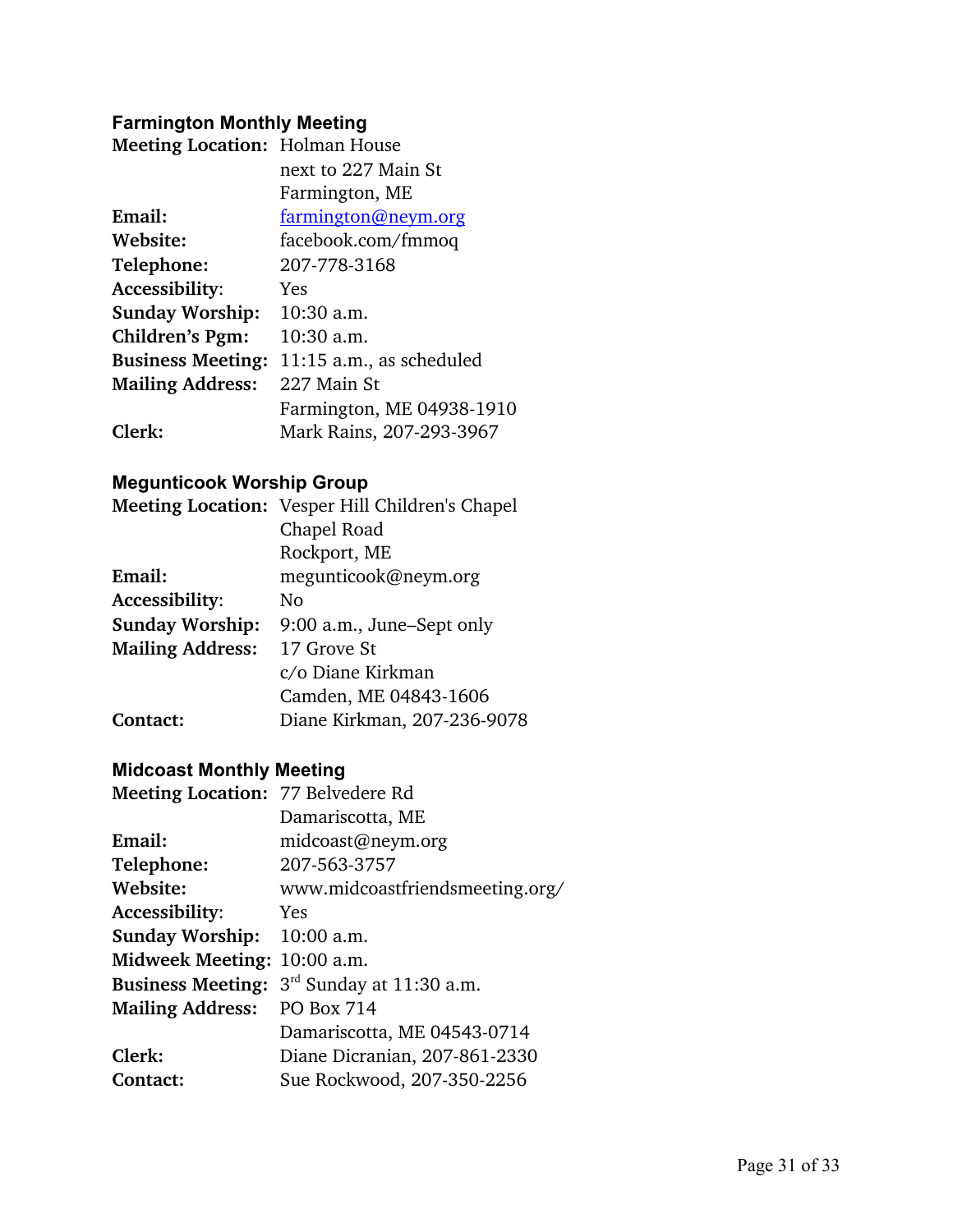# **Narramissic Valley Monthly Meeting**

| <b>Meeting Location: 4 Church St</b> |                                 |
|--------------------------------------|---------------------------------|
|                                      | Orland, ME                      |
| Email:                               | narramissic@neym.org            |
| Telephone:                           | 207-944-7016                    |
| Accessibility:                       | Yes                             |
| <b>Sunday Worship:</b>               | $10:00$ a.m.                    |
| <b>Business Meeting:</b>             | $2nd$ Sunday at 10:30 a.m.      |
| <b>Mailing Address:</b>              | PO Box 1084                     |
|                                      | c/o Jack Dellipaoli             |
|                                      | Bucksport, ME 04416-1084        |
| Clerks:                              | Jack Dellipaoli, 917-603-1217   |
| <b>Contacts:</b>                     | Luki Hewitt, 413-313-5815       |
|                                      | Margaret Marshall, 207-944-7016 |

## **Orono Monthly Meeting**

| <b>Meeting Location: Wilson Center</b> |                                               |
|----------------------------------------|-----------------------------------------------|
|                                        | 67 College Avenue                             |
|                                        | Orono, ME                                     |
| Email:                                 | orono@neym.org                                |
| Website:                               | www.oronofriends.org                          |
| Accessibility:                         | Yes                                           |
| <b>Sunday Worship:</b>                 | $10:00$ a.m.                                  |
| Children's Pgm:                        | 10:00 a.m.; call ahead                        |
| <b>Business Meeting:</b>               | $2nd$ Sunday at 11:00 a.m., except July & Aug |
| <b>Mailing Address:</b>                | <b>PO Box 556</b>                             |
|                                        | Orono, ME 04473-0556                          |
| Clerk:                                 | Jim Palmer, 207-951-3560                      |

## **Swans Island Worship Group**

|                        | <b>Meeting Location: Swans Island Library</b> |
|------------------------|-----------------------------------------------|
|                        | 451 Atlantic Rd                               |
|                        | Swans Island, ME                              |
| Email:                 | swanswg@neym.org                              |
| <b>Sunday Worship:</b> | 10:00 a.m., first Sunday in July to mid-Sept  |
| Contact:               | Steve Dock, 522-466-5656                      |

#### **Vassalboro Friends Meeting**

|          | <b>Meeting Location: 48 South Stanley Hill Rd</b>  |
|----------|----------------------------------------------------|
|          | Vassalboro, ME 04989-3503                          |
| Email:   | vassalboromm@neym.org                              |
| Website: | www.fgcquaker.org/cloud/vassalboro-friends-meeting |